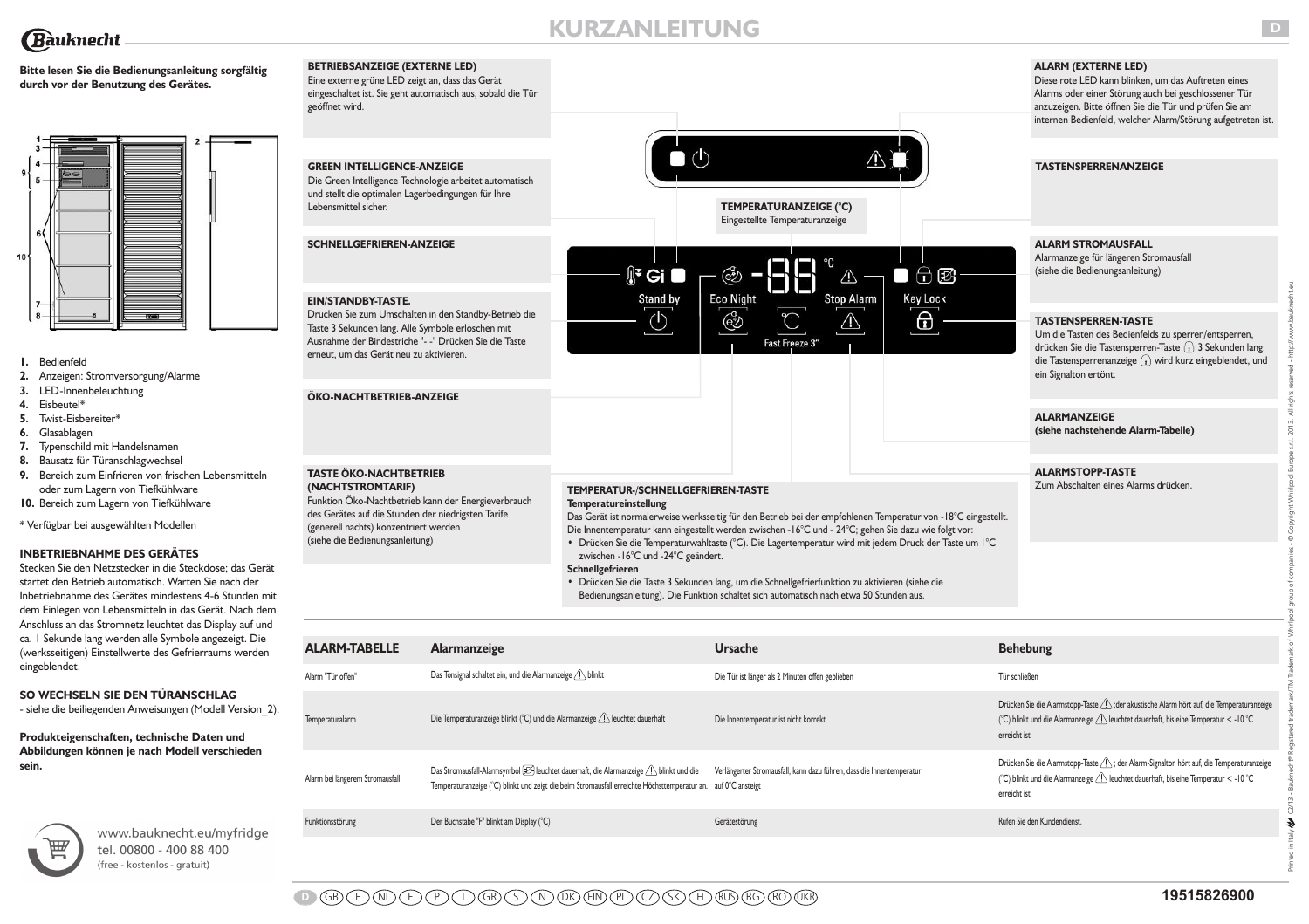# **QUICK START GUIDE**



 $10$ 

(free - kostenlos - gratuit)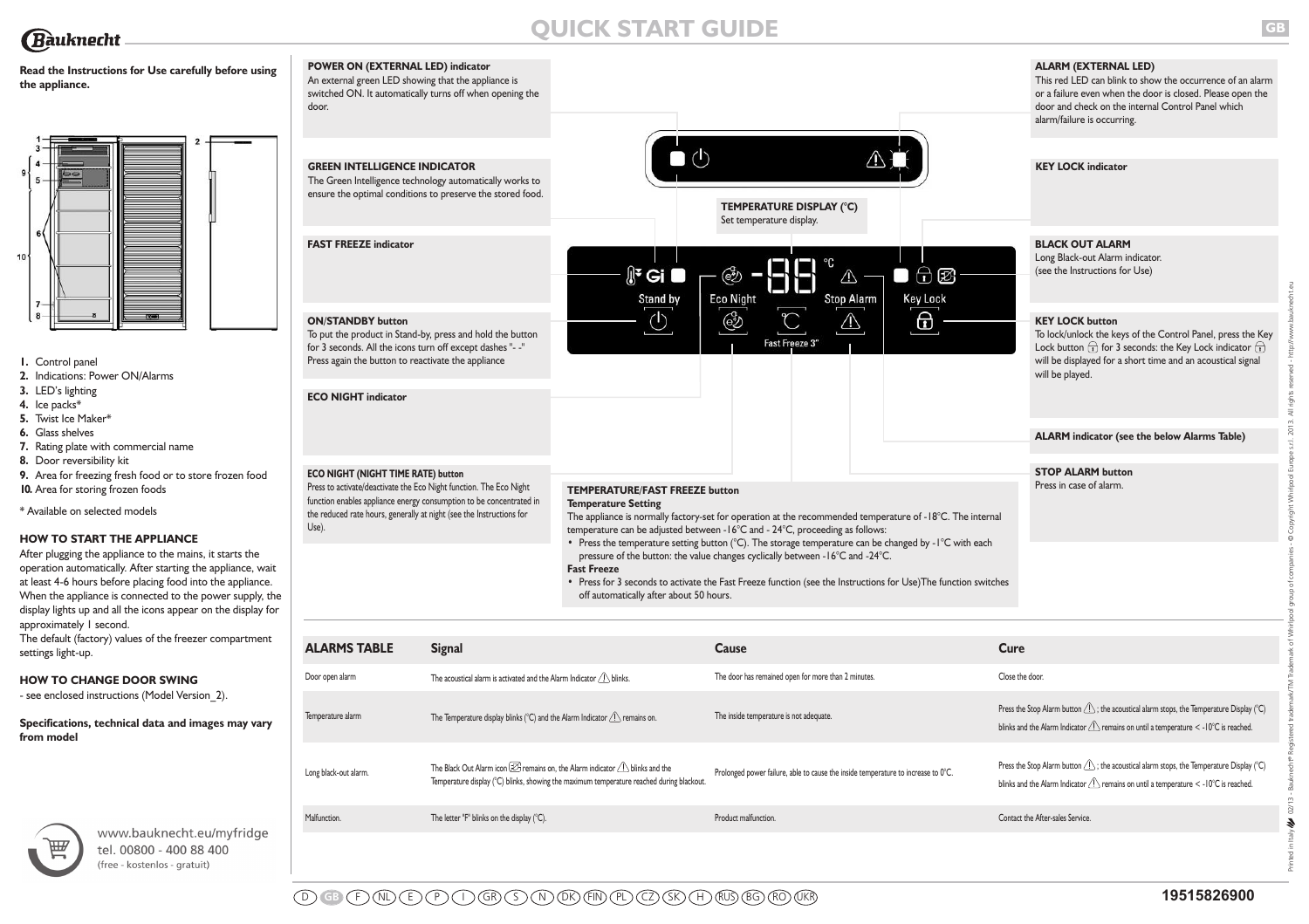# **GUIDE DE CONSULTATION RAPIDE**

# **Avant d'utiliser l'appareil, lisez attentivement la notice d'utilisation qui l'accompagne.**



- **1.** Bandeau de commande
- **2.** Voyants : Sous tension/Alarmes
- **3.** Éclairage LED
- **4.** Blocs réfrigérants\*
- **5.** Préparateur de glaçons à torsion\*
- **6.** Clayette en verre
- **7.** Plaque signalétique avec nom commercial
- **8.** Kit d'inversion du sens d'ouverture de porte
- **9.** Zone réservée à la congélation d'aliments frais et à la conservation de produits surgelés
- **10.** Zone de stockage des aliments congelés

\* Disponible sur certains modèles

# **MISE EN MARCHE DE L'APPAREIL**

L'appareil se met automatiquement en marche une fois branché. Une fois l'appareil en marche, attendez au moins 4 à 6 heures avant d'y introduire des aliments. Lorsque l'appareil est branché, la zone d'affichage s'allume et toutes les icônes s'affichent pendant I seconde environ. Les réglages par défaut (réalisés en usine) du compartiment congélateur s'allument.

# **MODIFICATION DU SENS D'OUVERTURE DE LA PORTE**

- Reportez-vous aux instructions fournies avec l'appareil (Version modèle\_2).

**Les caractéristiques, les données techniques et les illustrations peuvent varier en fonction du modèle.**



www.bauknecht.eu/myfridge tel. 00800 - 400 88 400 (free - kostenlos - gratuit)

### **Indicateur de MISE SOUS TENSION (VOYANT LED EXTERNE)**

Voyant LED externe vert indiquant la mise sous tension de l'appareil. Il s'éteint automatiquement en cas d'ouverture de porte.

# **INDICATEUR DE FONCTION GREEN INTELLIGENCE (INTELLIGENCE VERTE)**

La technologie Green Intelligence assure automatiquement l'obtention de conditions optimales pour la conservation des aliments.

### **INDICATEUR DE FONCTION FAST FREEZE (CONGÉLATION RAPIDE)**

# **TOUCHE DE MARCHE/VEILLE.**

Pour mettre l'appareil en mode de veille, appuyez sur cette touche pendant 3 secondes. Toutes les icônes s'éteignent à l'exception des tirets « - - ». Appuyez à nouveau sur la touche pour réactiver l'appareil.

# **INDICATEUR DE FONCTION ECO NIGHT (ECO NUIT)**

#### **TOUCHE DE FONCTION ECO NIGHT (TARIF NUIT)**

Appuyez sur cette touche pour activer/désactiver la fonction Eco Night. La fonction Eco Night permet de concentrer la consommation électrique de l'appareil sur les heures à tarif réduit (généralement la nuit) [voir la notice d'utilisation].



**AFFICHAGE DE TEMPÉRATURE (°C)** Affichage de la température de consigne



# **ALARME (VOYANT LED EXTERNE)**

Ce voyant LED rouge peut clignoter pour indiquer l'existence d'une alarme ou d'une défaillance même avec la porte fermée. Ouvrez la porte et vérifiez la nature de l'alarme/de la défaillance sur le bandeau de commande interne.

**INDICATEUR DE FONCTION DE VERROUILLAGE DES TOUCHES**

# **TOUCHE KEY LOCK (VERROUILLAGE DES TOUCHES)** Pour verrouiller/déverrouiller les touches du bandeau de commande, appuyez sur la touche Key Lock  $\widehat{\mathbb{F}}$  pendant 3 secondes ; l'indicateur de verrouillage des touches  $\overrightarrow{r}$ s'affiche brièvement et un signal sonore est émis. **ALARME DE COUPURE DE COURANT** Indicateur d'alarme de coupure de courant prolongée. (Voir la notice d'utilisation)

**INDICATEUR D'ALARME (voir le tableau d'alarmes ci-après)**

# **TOUCHE STOP ALARM (ARRÊT D'ALARME)**

Appuyez sur cette touche en cas d'alarme.

#### **TOUCHE TEMPÉRATURE/FAST FREEZE (CONGÉLATION RAPIDE) Réglage de la température**

L'appareil est normalement réglé en usine pour un fonctionnement à la température recommandée de -18 °C. La température interne peut être réglée sur une valeur comprise entre -16 °C et -24 °C. Pour ce faire, procédez comme suit :

**•** Appuyez sur le bouton de réglage de la température (°C). La température de stockage peut être modifiée par incréments de -1 °C à chaque enfoncement du bouton : la valeur est modifiée de façon cyclique entre -16 °C et -24 °C.

# **Fast Freeze (Congélation rapide)**

**•** Appuyez pendant 3 secondes pour activer la fonction de congélation rapide (voir la notice d'utilisation). La fonction se désactive automatiquement au bout de 50 heures.

| <b>TABLEAU D'ALARMES</b>               | <b>Indicateur</b>                                                                                                                                                                                                                              | Cause                                                                | <b>Solution</b>                                                                                                                                                                                                                                                                                      |
|----------------------------------------|------------------------------------------------------------------------------------------------------------------------------------------------------------------------------------------------------------------------------------------------|----------------------------------------------------------------------|------------------------------------------------------------------------------------------------------------------------------------------------------------------------------------------------------------------------------------------------------------------------------------------------------|
| Alarme porte ouverte                   | L'alarme sonore se déclenche et l'indicateur d'alarme / \ clignote                                                                                                                                                                             | La porte de l'appareil est restée ouverte pendant plus de 2 minutes. | Fermez la porte de l'appareil.                                                                                                                                                                                                                                                                       |
| Alarme de température                  | L'affichage de température (°C) clignote et l'indicateur d'alarme $\langle \cdot \rangle$ reste activé.                                                                                                                                        | Le température à l'intérieur de l'appareil n'est pas adéquate.       | Appuyez sur la touche d'arrêt d'alarme $\langle \cdot   \cdot \rangle$ ; l'alarme sonore s'arrête, l'affichage de température (°C)<br>clignote et l'indicateur d'alarme $\sqrt{1}$ reste activé jusqu'à ce qu'une température < -10 °C soit atteinte.                                                |
| Alarme de coupure de courant prolongée | L'icône d'alarme de coupure de courant $\boxtimes$ reste activée, l'indicateur d'alarme $\bigtriangleup$ clignote<br>et l'affichage de température (°C) clignote, indiquant la température maximale atteinte<br>pendant la coupure de courant. | la température à l'intérieur de l'appareil jusqu'à 0 °C              | Coupure de courant prolongée susceptible de provoquer une augmentation de Appuyez sur la touche d'arrêt d'alarme 1 ; l'alarme sonore s'arrête, l'affichage de température (°C)<br>clignote et l'indicateur d'alarme $\sqrt{!}$ reste activé jusqu'à ce qu'une température de < -10 °C soit atteinte. |
| Dysfonctionnement                      | La lettre « F » clignote dans la zone d'affichage (°C).                                                                                                                                                                                        | Dysfonctionnement de l'appareil                                      | Contactez le service après-vente.                                                                                                                                                                                                                                                                    |

Printed in Italy 02/13 - Bauknecht® Registered trademark/TM Trademark of Whirlpool group of companies - © Copyright Whirlpool Europe s.r.l. 2013. All rights reserved - http://www.bauknecht.eu

 $\hat{\mathcal{F}}$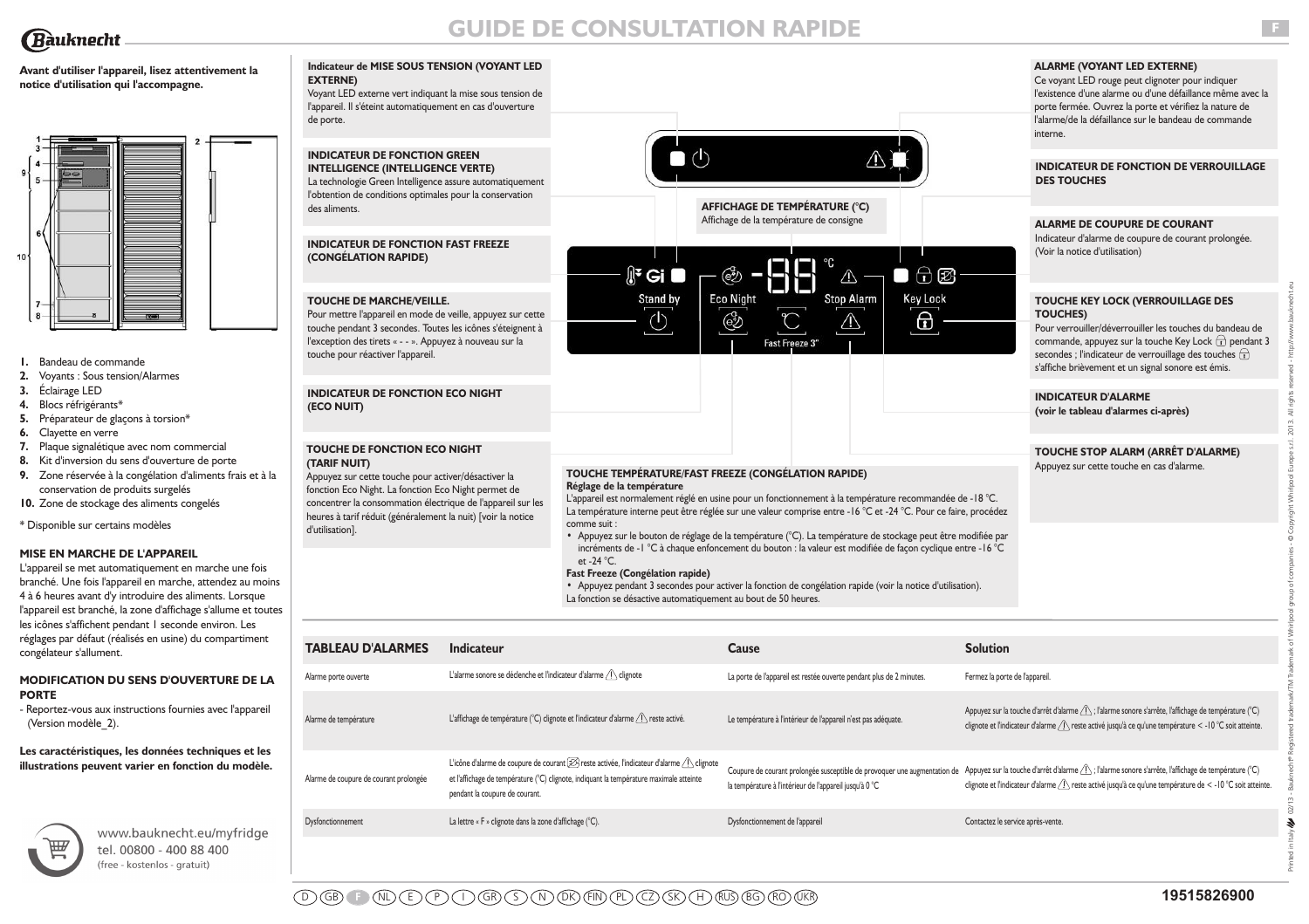

**apparaat gebruikt.**

**Lees de gebruiksaanwijzing zorgvuldig voordat u het**

 $10$ 

# **BEKNOPTE HANDLEIDING**

# **ALARM (EXTERNE LED)**

Dit rode ledlampje kan knipperen om een alarmsituatie of een storing aan te geven, ook als de deur gesloten is. Open de deur en kijk op het bedieningspaneel welk alarm/storing er is opgetreden.

Druk op de toets Alarm stoppen  $\bigwedge$ ; het geluidsalarm stopt, het temperatuurdisplay (°C) knippert en

de alarmindicator  $\bigtriangleup$  blijft branden tot er een temperatuur van < -10°C is bereikt.

# Om de toetsen van het bedieningspaneel te

|                                                                                                                                                                                                                                                                         | <b>INDICATIELAMPJE GREEN INTELLIGENCE</b><br>De Green Intelligence-technologie werkt automatisch om<br>de optimale condities voor het conserveren van voedsel te<br>garanderen.                                                                                                                    |                                                         | $\blacksquare$ $\bigcirc$                                                                                                                                                                                                                                                                                                                      | TEMPERATUURDISPLAY (°C)<br>Display met de ingestelde temperatuur |                                     | <b>INDICATOR TOETSENBLOKKERING</b><br><b>BLACKOUT-ALARM</b>                                                                                                                                                                                                                        |
|-------------------------------------------------------------------------------------------------------------------------------------------------------------------------------------------------------------------------------------------------------------------------|----------------------------------------------------------------------------------------------------------------------------------------------------------------------------------------------------------------------------------------------------------------------------------------------------|---------------------------------------------------------|------------------------------------------------------------------------------------------------------------------------------------------------------------------------------------------------------------------------------------------------------------------------------------------------------------------------------------------------|------------------------------------------------------------------|-------------------------------------|------------------------------------------------------------------------------------------------------------------------------------------------------------------------------------------------------------------------------------------------------------------------------------|
| ١O٠                                                                                                                                                                                                                                                                     | <b>INDICATOR SNELVRIESFUNCTIE</b>                                                                                                                                                                                                                                                                  |                                                         | $\mathbb{R}$ Gi $\blacksquare$<br>(ež)                                                                                                                                                                                                                                                                                                         | ⚠                                                                | $\bigoplus$ $\bigotimes$            | Alarmsymbool langdurige stroomuitval.<br>(zie de gebruiksaanwijzing)                                                                                                                                                                                                               |
| Bedieningspaneel<br>Indicatielampjes: Stroom ingeschakeld/Alarmen<br>2.                                                                                                                                                                                                 | <b>AAN/STAND-BY KNOP.</b><br>Om het apparaat in stand-by te zetten, houdt u deze knop<br>3 seconden ingedrukt. Alle symbolen gaan uit, behalve de<br>streepjes "- -" Druk nogmaals op de knop om het apparaat<br>weer te activeren                                                                 |                                                         | <b>Eco Night</b><br>Stand by<br>෯<br>U                                                                                                                                                                                                                                                                                                         | <b>Stop Alarm</b><br>⚠<br>Fast Freeze 3"                         | <b>Key Lock</b><br>$\boxed{\oplus}$ | <b>KNOP TOETSENBLOKKERING</b><br>Om de toetsen van het bedieningspaneel te<br>vergrendelen/vrij te geven houdt u de knop<br>Toetsenblokkering $\overline{t}$ 3 seconden ingedrukt: de indicator<br>Toetsenblokkering to wordt kort weergegeven en er<br>klinkt een geluidssignaal. |
| Verlichting met leds<br>3.<br>Koelelementen*<br>4.<br>Twist I smaker*<br>5.<br>Glazen schappen<br>6.                                                                                                                                                                    | <b>INDICATIELAMPJE ECO NIGHT</b>                                                                                                                                                                                                                                                                   |                                                         |                                                                                                                                                                                                                                                                                                                                                |                                                                  |                                     | <b>ALARMINDICATOR</b><br>(zie de Alarmtabel hieronder)                                                                                                                                                                                                                             |
| Typeplaatje met handelsnaam<br>8. Set voor het omkeren van de deur<br>9. Zone voor het invriezen van verse levensmiddelen of<br>het bewaren van diepvriesproducten<br>10. Zone voor het bewaren van diepvriesproducten<br>* Beschikbaar op bepaalde modellen            | <b>KNOP ECO NIGHT (NACHTTARIEF)</b><br>Druk om de Eco Night-functie (nachttarief) in of uit te<br>schakelen. Met de Eco Night-functie kan het<br>energieverbruik van het apparaat geconcentreerd worden<br>in de daluren met een lager tarief, gewoonlijk 's nachts (zie<br>de gebruiksaanwijzing) |                                                         | <b>KNOP TEMPERATUUR / FAST FREEZE</b><br><b>Temperatuurinstelling</b><br>Het apparaat is in de fabriek ingesteld op de aanbevolen temperatuur van -18°C. De binnentemperatuur kan<br>worden ingesteld tussen de -16°C en - 24°C, als volgt:<br>• Druk op de temperatuurknop (°C). De bewaartemperatuur kan met elke druk op de knop met - l °C |                                                                  |                                     | <b>KNOP ALARM STOPPEN.</b><br>Druk hierop bij een alarm.                                                                                                                                                                                                                           |
| IN WERKING STELLEN VAN HET APPARAAT<br>Nadat de stekker in het stopcontact is gestoken, begint<br>het apparaat automatisch te werken. Wacht, nadat u het<br>apparaat heeft ingeschakeld, minstens 4-6 uur voordat u<br>levensmiddelen in het apparaat legt. Wanneer het |                                                                                                                                                                                                                                                                                                    |                                                         | worden veranderd: de waarde verandert cyclisch tussen de -16°C en -24°C.<br><b>Snelvriezen</b><br>• Houd de toets Fast Freeze 3 seconden ingedrukt om de snelvriesfunctie te activeren (zie de<br>gebruiksaanwijzing). De functie wordt na ongeveer 50 uur uitgeschakeld.                                                                      |                                                                  |                                     |                                                                                                                                                                                                                                                                                    |
| apparaat wordt aangesloten op de netvoeding, wordt het<br>display verlicht en worden alle symbolen ongeveer I                                                                                                                                                           | <b>ALARMTABEL</b>                                                                                                                                                                                                                                                                                  | Indicatielampje                                         |                                                                                                                                                                                                                                                                                                                                                | <b>Oorzaak</b>                                                   | <b>Oplossing</b>                    |                                                                                                                                                                                                                                                                                    |
| seconde weergegeven. De standaardwaarden<br>(fabrieksinstellingen) van de vriezer lichten op.                                                                                                                                                                           | Alarm deur open                                                                                                                                                                                                                                                                                    | Het geluidsalarm klinkt en de alarmindicator A knippert |                                                                                                                                                                                                                                                                                                                                                | De deur heeft langer dan 2 minuten opengestaan.                  | Sluit de deur                       |                                                                                                                                                                                                                                                                                    |
| DE DRAAIRICHTING VAN DE DEUR<br><b>VERANDEREN</b><br>- zie de bijgeleverde instructies (Model Versie 2).                                                                                                                                                                | Temperatuuralarm                                                                                                                                                                                                                                                                                   |                                                         | Het temperatuurdisplay knippert (°C) en de alarmindicator $\bigcap$ blijft branden                                                                                                                                                                                                                                                             | De binnentemperatuur is te hoog                                  |                                     | Druk op de knop Alarm stoppen $\sqrt{!}$ ; het geluidssignaal stopt, het temperatuurdisplay (°C) knippert er<br>de alarmindicator $\bigwedge$ rblijft branden tot er een temperatuur van < -10°C is bereikt.                                                                       |

Langdurige stroomstoring, waardoor de binnentemperatuur kan oplopen

tot 0°C

Storing De letter "F" knippert op het display (°C) Storing in het apparaat Storing in het apparaat Neem contact op met de Klantenservice

**Specificaties, technische gegevens en afbeeldingen kunnen variëren afhankelijk van het model**



www.bauknecht.eu/myfridge tel. 00800 - 400 88 400 (free - kostenlos - gratuit)

Alarm langdurige stroomuitval

de stroomuitval.

**INDICATIELAMPJE STROOM INGESCHAKELD**

Een extern groen ledlampje dat aangeeft dat het apparaat ingeschakeld is. Het gaat automatisch uit bij het openen

**(EXTERNE LED)**

van de deur.

Het symbool Blackout-alarm  $\boxtimes$  blijft branden, de alarmindicator  $\bigwedge$  knippert en het temperatuurdisplay (°C) knippert en geeft de maximale temperatuur weer die bereikt is tijdens Printed in Italy 02/13 - Bauknecht® Registered trademark/TM Trademark of Whirlpool group of companies - © Copyright Whirlpool Europe s.r.l. 2013. All rights reserved - http://www.bauknecht.eu

 $\boldsymbol{\epsilon}$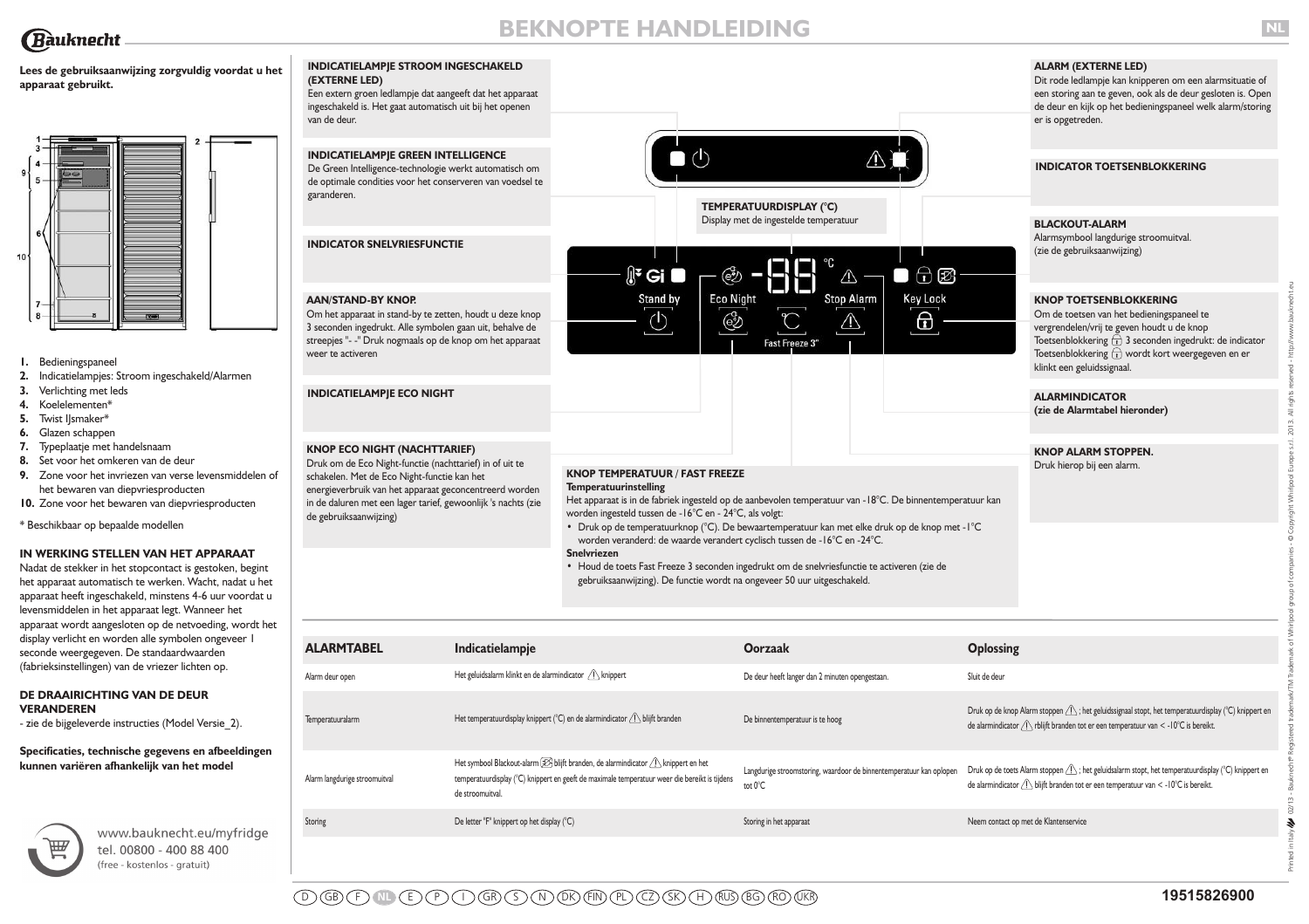

# **Lea atentamente las instrucciones de uso antes de usar el electrodoméstico.**



- **1.** Panel de control
- **2.** Indicaciones: Potencia encendida/Alarmas
- **3.** Iluminación de los LED
- **4.** Placas eutécticas\*
- **5.** Fabricador de hielos\*
- **6.** Baldas de cristal
- **7.** Placa de características con el nombre comercial
- **8.** Kit para puertas reversibles
- **9.** Área para congelar alimentos frescos o almacenar alimentos congelados
- **10.** Zona para guardar alimentos congelados
- \* Disponible en determinados modelos

### **PUESTA EN MARCHA DEL APARATO**

El aparato se pone en marcha automáticamente una vez enchufado. Después de poner en marcha el aparato, espere al menos 4-6 horas antes de colocar alimentos dentro. Cuando el aparato es conectado a la fuente de alimentación, la pantalla se enciende y todos los iconos aparecen en pantalla durante un 1 segundo aproximadamente. Se encienden las configuraciones de los valores por defecto (de fábrica) del compartimento congelador.

# **CÓMO CAMBIAR EL GIRO DE LAS PUERTAS**

- consulte las instrucciones adjuntas (Versión de Modelo 2).

### **Las especificaciones, los datos técnicos i las imágenes pueden variar de un modelo a otro**



www.bauknecht.eu/myfridge tel. 00800 - 400 88 400 (free - kostenlos - gratuit)

# **INDICADOR ENCENDIDO (LED EXTERNO)** LED externo que indica que el aparato está encendido. Se apaga automáticamente al abrir la puerta.  $\bullet$  (b) **INDICADOR GREEN INTELLIGENCE (INTELIGENCIA VERDE)** La tecnología Green Intelligence funciona de forma automática para garantizar las mejores condiciones de conservación de los alimentos almacenados. **PANTALLA DE LA TEMPERATURA (°C)** Pantalla de la temperatura configurada **INDICADOR FAST FREEZE (CONGELACIÓN RÁPIDA)**  $\mathbb{R}^2$  Gi ඐ  $\wedge$ **Eco Night** Stand by **Stop Alarm BOTÓN ON/STANDBY (ENCENDIDO/REPOSO)** Para poner el producto en reposo, pulse y sujete el botón  $\circlearrowleft$ ෯ ⚠ durante 3 segundos. Todos los iconos se apagan salvo los guiones "- -" Vuelva a pulsar el botón para reactivar el Fast Freeze 3 aparato **INDICADOR ECO NIGHT BOTÓN ECO NIGHT (TARIFA NOCTURNA)**

## **BOTÓN TEMPERATURE/FAST FREEZE (TEMPERATURA /CONGELACIÓN RÁPIDA). Ajuste de la Temperatura**  Normalmente, el aparato está configurado de fábrica para funcionar a una temperatura de -18°C.

- **•** Pulse el botón de configuración de la temperatura (°C). Se puede cambiar la temperatura de almacenamiento en -1°C cada vez que se pulsa el botón: el valor cambia de forma cíclica entre -16°C y -24°C. **Fast Freeze (Congelación rápida)**
- **•** Púlselo durante 3 segundos para activar la función de congelación rápida (consultar las instrucciones de uso). La función se apaga de forma automática al cabo de unas 50 horas.

| <b>BOTÓN ON/STANDBY (ENCENDIDO/REPOSO)</b><br>Para poner el producto en reposo, pulse y sujete el botón<br>durante 3 segundos. Todos los iconos se apagan salvo los<br>guiones "- -" Vuelva a pulsar el botón para reactivar el<br>aparato                                           |                                                                           | <b>Eco Night</b><br>Stand by<br>ණි                                                                                                                                                                                                                                                                                                                                                                                                                                                                                                                                                                                                                                                                                                    | ا ا<br><b>Stop Alarm</b><br>Fast Freeze 3"                                          | <b>Key Lock</b><br>⊕ | <b>BOTÓN KEY LOCK (BLOQUEO DEL TECLADO)</b><br>Para bloquear/desbloquear las teclas del Panel de Control,<br>pulse el botón Key Lock + durante 3 segundos: aparecerá<br>el indicador Key Lock $\bigoplus$ durante un breve instante y<br>sonará una señal. |
|--------------------------------------------------------------------------------------------------------------------------------------------------------------------------------------------------------------------------------------------------------------------------------------|---------------------------------------------------------------------------|---------------------------------------------------------------------------------------------------------------------------------------------------------------------------------------------------------------------------------------------------------------------------------------------------------------------------------------------------------------------------------------------------------------------------------------------------------------------------------------------------------------------------------------------------------------------------------------------------------------------------------------------------------------------------------------------------------------------------------------|-------------------------------------------------------------------------------------|----------------------|------------------------------------------------------------------------------------------------------------------------------------------------------------------------------------------------------------------------------------------------------------|
| <b>INDICADOR ECO NIGHT</b>                                                                                                                                                                                                                                                           |                                                                           |                                                                                                                                                                                                                                                                                                                                                                                                                                                                                                                                                                                                                                                                                                                                       |                                                                                     |                      | <b>INDICADOR DE ALARMA</b><br>(consulte la Tabla de Alarmas abajo)                                                                                                                                                                                         |
| <b>BOTÓN ECO NIGHT (TARIFA NOCTURNA)</b><br>Púlselo para activar/desactivar la función Eco Night. La<br>función Eco Night permite concentrar el consumo de<br>energía del aparato durante las horas de tarifa reducida,<br>generalmente de noche (consulte las Instrucciones de Uso) |                                                                           | BOTÓN TEMPERATURE/FAST FREEZE (TEMPERATURA /CONGELACIÓN RÁPIDA).<br>Ajuste de la Temperatura<br>Normalmente, el aparato está configurado de fábrica para funcionar a una temperatura de -18°C.<br>La temperatura interna puede ajustarse entre -16°C y - 24°C, de la siguiente manera:<br>· Pulse el botón de configuración de la temperatura (°C). Se puede cambiar la temperatura de almacenamiento<br>en - l°C cada vez que se pulsa el botón: el valor cambia de forma cíclica entre - l6°C y -24°C.<br>Fast Freeze (Congelación rápida)<br>· Púlselo durante 3 segundos para activar la función de congelación rápida (consultar las instrucciones de uso).<br>La función se apaga de forma automática al cabo de unas 50 horas. |                                                                                     |                      | <b>BOTÓN STOP ALARM (DETENER ALARMA)</b><br>Púlselo en caso de alarma.                                                                                                                                                                                     |
| <b>TABLA DE ALARMAS</b>                                                                                                                                                                                                                                                              | Indicación                                                                |                                                                                                                                                                                                                                                                                                                                                                                                                                                                                                                                                                                                                                                                                                                                       | Causa                                                                               |                      | <b>Solución</b>                                                                                                                                                                                                                                            |
| Alarma de puerta abierta                                                                                                                                                                                                                                                             | Se activa la alarma acústica y parpadea el Indicador de Alarma $\sqrt{N}$ |                                                                                                                                                                                                                                                                                                                                                                                                                                                                                                                                                                                                                                                                                                                                       | La puerta ha estado abierta más de 2 minutos                                        |                      | Cierre la puerta                                                                                                                                                                                                                                           |
| Alarma de temperatura                                                                                                                                                                                                                                                                |                                                                           | La pantalla de Temperatura parpadea (°C) y el indicador de Alarma $\langle \cdot \rangle$ permanece encendido                                                                                                                                                                                                                                                                                                                                                                                                                                                                                                                                                                                                                         | La temperatura interior no es adecuada                                              |                      | Pulse el botón Stop Alarm As ; la alarma acústica se detiene, la Pantalla de Temperatura (°C) parpadea y<br>el Indicador de la Alarma $\langle \cdot \rangle$ permanece encendido hasta que se alcanza una temperatura de < -10°C.                         |
| Alarma de Corte Eléctrico Largo                                                                                                                                                                                                                                                      | máxima alcanzada durante el corte eléctrico.                              | El icono de Alarma de Corte Eléctrico $\mathcal{D}_1$ permanece encendido, el indicador de Alarma $\land$<br>parpadea y la pantalla de Temperatura (°C) también parpadea, mostrando la temperatura                                                                                                                                                                                                                                                                                                                                                                                                                                                                                                                                    | Un corte eléctrico prolongado puede hacer que la temperatura interior<br>suba a 0°C |                      | Pulse el botón Stop Alarm As ; a alarma acústica se detiene, la Pantalla de Temperatura (°C) parpadea y<br>el Indicador de la Alarma $\langle \cdot \rangle$ permanece encendido hasta que se alcanza una temperatura de < -10°C.                          |
| Funcionamiento incorrecto                                                                                                                                                                                                                                                            | La letra "F" parpadea en la pantalla (°C)                                 |                                                                                                                                                                                                                                                                                                                                                                                                                                                                                                                                                                                                                                                                                                                                       | Funcionamiento incorrecto del producto                                              |                      | Póngase en contacto con el Servicio de Asistencia Técnica                                                                                                                                                                                                  |
|                                                                                                                                                                                                                                                                                      |                                                                           |                                                                                                                                                                                                                                                                                                                                                                                                                                                                                                                                                                                                                                                                                                                                       |                                                                                     |                      |                                                                                                                                                                                                                                                            |

# **ALARMA (LED EXTERNO)**

Este LED rojo puede parpadear para indicar que ha saltado una alarma o se ha producido un fallo, incluso con la puerta cerrada. Abra la puerta y compruebe en el Panel de Control interno de qué alarma/fallo se trata.

# **INDICADOR KEY LOCK**

 $\bigoplus$ 

٦

**(BLOQUEO DEL TECLADO)**

# **ALARMA DE CORTE ELÉCTRICO**

Indicador de la alarma de Corte Eléctrico Largo. (consulte las instrucciones de uso)

# **BOTÓN KEY LOCK (BLOQUEO DEL TECLADO)**

# **INDICADOR DE ALARMA**

# **BOTÓN STOP ALARM (DETENER ALARMA)** Púlselo en caso de alarma.

D GB F NL **E** P I GR S N DK FIN PL CZ SK H RUS BG RO UKR **19515826900**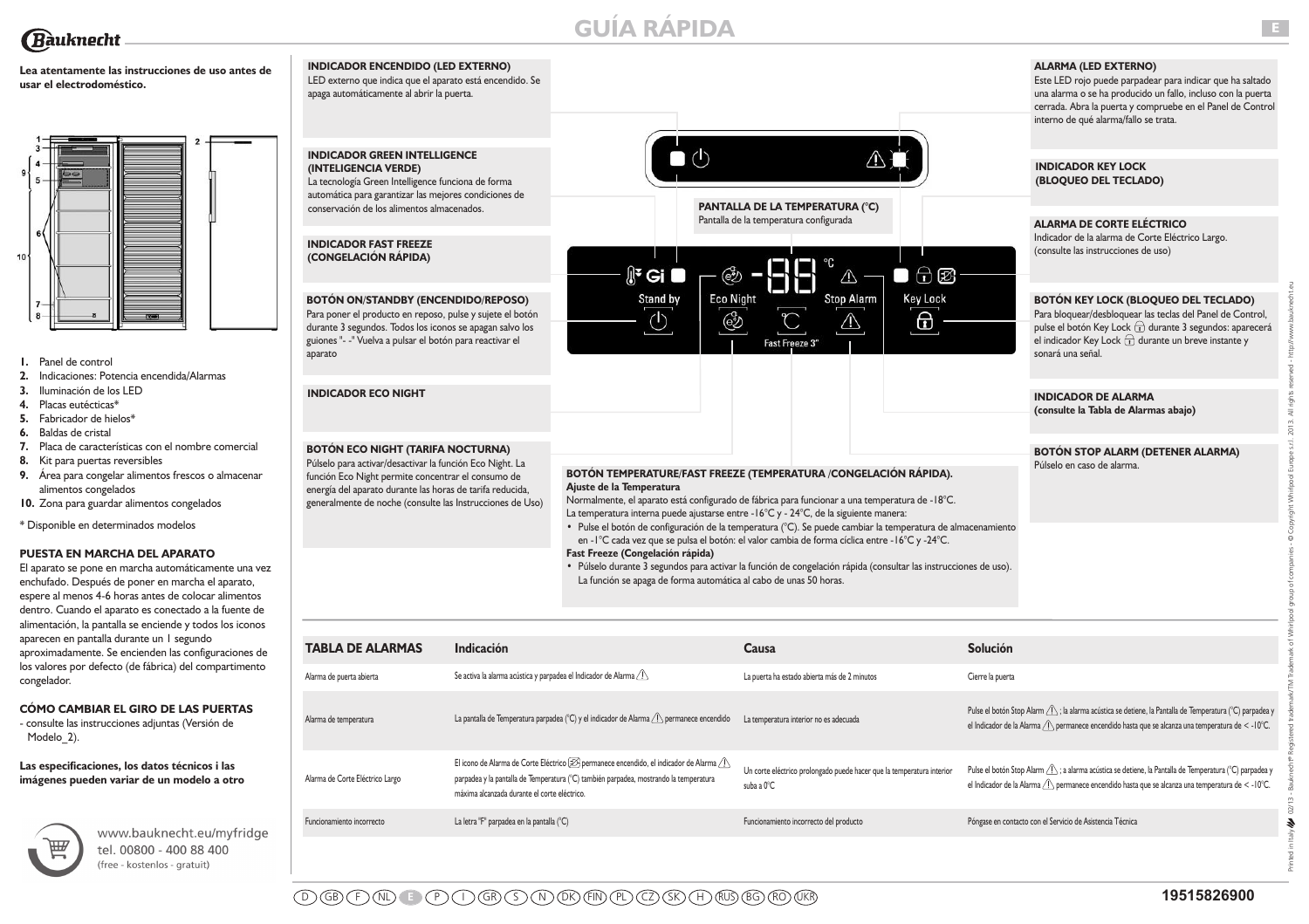# **Rauknecht**

# **Leias as Instruções de utilização cuidadosamente antes de utilizar o aparelho.**



- **1.** Painel de controlo
- **2.** Indicações: Energia ligada/Alarmes
- **3.** Iluminação do LED
- **4.** Cuvete de gelo\*
- **5.** Gerador de gelo\*
- **6.** Prateleiras em vidro
- **7.** Chapa de características com nome comercial
- **8.** Kit de reversibilidade da porta
- **9.** Zona para congelar alimentos frescos ou conservar alimentos congelados
- **10.** Zona de conservação de alimentos congelados

\* Disponível em modelos seleccionados

# **COMO LIGAR O APARELHO**

Depois de ligar o aparelho à rede, este começa a trabalhar automaticamente. Depois de ligar o aparelho, aguarde pelo menos 4-6 horas antes de colocar alimentos no seu interior. Quando o aparelho é ligado à energia eléctrica, o visor ilumina-se, e todos os ícones aparecem no visor durante 1 segundo. Os valores predefinidos (de fábrica) do compartimento congelador acendem-se.

# **COMO ALTERAR A DIRECÇÃO DE ABERTURA DA PORTA**

- consulte instruções fornecidas (Modelo Versão\_2).

**Características, dados técnicos e imagens estão sujeitos a variação segundo o modelo.** 



www.bauknecht.eu/myfridge tel. 00800 - 400 88 400 free - kostenlos - gratuit)

Alarme de falha de energia.

#### **INDICADOR ENERGIA LIGADA (LED EXTERIOR) ALARME (LED EXTERIOR)** LED verde exterior que indica que o aparelho está ligado. Desliga-se automaticamente ao abrir a porta. controlo interno.  $\bullet$  (b) **INDICADOR GREEN INTELLIGENCE** A tecnologia Green Intelligence funciona automaticamente para garantir as melhores condições para a conservação dos alimentos. **VISOR DE TEMPERATURA (°C)** Indicação da temperatura regulada **INDICADOR CONGELAÇÃO RÁPIDA** Instruções de utilização)  $\mathbb{R}^2$  Gi ඐ  $\bigcap$   $\varnothing$ ٦  $\wedge$ Key Lock Stand by **Eco Night Stop Alarm BOTÃO LIGADO/EM ESPERA** Para colocar o produto em espera, premir e manter  $\Theta$  $\circlearrowleft$ ෯ ⚠ premido o botão por 3 segundos. Todos os ícones desligam-se excepto os traços "- -". Prima novamente o Fast Freeze 3 botão para reactivar o aparelho. **INDICADOR ECO NIGHT INDICADOR DE ALARME BOTÃO ECO NIGHT (TARIFA NOCTURNA) BOTÃO PARAR ALARME** Prima para activar/desactivar a função Eco Night. A função Prima em caso de alarme. **BOTÃO TEMPERATURA/CONGELAÇÃO RÁPIDA** Eco Night permite-lhe concentrar o consumo de energia **Regulação da temperatura** do aparelho durante as horas de pouco tráfego, O aparelho é normalmente regulado na fábrica para funcionar à temperatura recomendada de -18°C. habitualmente à noite (consulte as Instruções de A temperatura interna pode ser regulada entre -16°C e - 24°C, procedendo como se segue: Utilização). **•** Prima o botão de regulação da temperatura (°C). A temperatura de conservação pode ser alterada em incrementos de -1°C a cada pressão do botão: o valor muda ciclicamente entre -16°C e -24°C. **Congelação rápida •** Prima por 3 segundos para activar a função de Congelação rápida (consulte as Instruções de utilização). A função desliga-se automaticamente após 50 horas. **TABELA DE ALARMES Sinal Causa Solução**

**GUIA RÁPIDO**

Este LED vermelho pisca para indicar a existência de um alarme ou avaria, mesmo com a porta fechada. Abra a porta e verifique qual é a indicação de alarme/avaria no painel de

# **INDICADOR BLOQUEIO DAS TECLAS**

**ALARME FALHA DE ENERGIA**

Indicador Alarme de falha de energia. (consulte as

# **BOTÃO BLOQUEIO DAS TECLAS**

Para bloquear/desbloquear as teclas do painel de controlo, prima o botão bloqueio das teclas  $\overrightarrow{\mathbf{r}}$  por 3 segundos: o indicador bloqueio das teclas  $\widehat{t}$  surge por alguns momentos e ouve-se um sinal sonoro.

**(consulte a tabela de alarmes abaixo)**

| <b>TABELA DE ALARMES</b> | <b>Sinal</b>                                                         | Causa                                            | Solução        |  |
|--------------------------|----------------------------------------------------------------------|--------------------------------------------------|----------------|--|
| Alarme de porta aberta   | É activado o sinal acústico e o indicador de Alarme $\bigcap$ pisca. | A porta permaneceu aberta por mais de 2 minutos. | Feche a porta. |  |
|                          |                                                                      |                                                  |                |  |

aparelho subiu para 0°C.

Avaria e contacte o serviço de assistência técnica. A letra "F" pisca no visor (°C). Produto avariado. Produto avariado. Produto avariado.

Ocorreu uma falha de energia prolongada e a temperatura interna do

Alarme de temperatura. Consider temperatura and consider de Temperatura and Consider de Marme Alarme Alarme Alarme Alarme Alarme Alarme Alarme Consider de Alarme Alarme Alarme and Alarme and Alarme and Alarme and Alarme an indicador de Alarme  $\widehat{\langle \cdot \rangle}$  permanece ligado até atingir uma temperatura < -10°C.

> Prima o botão Parar Alarme  $\hat{A}$ ; e alarme sonoro pára. O visor de Temperatura (°C) pisca e o indicador de Alarme *(I)* permanece ligado até atingir uma temperatura < -10°C.

Printed in Italy 02/13 - Bauknecht® Registered trademark/TM Trademark of Whirlpool group of companies - © Copyright Whirlpool Europe s.r.l. 2013. All rights reserved - http://www.bauknecht.eu

falha de energia.

O ícone de Alarme de falha de energia  $\mathcal D$  permanece ligado, o indicador de Alarme  $\mathcal D$  pisca e o visor de Temperatura (°C) pisca, apresentando a temperatura máxima atingida durante a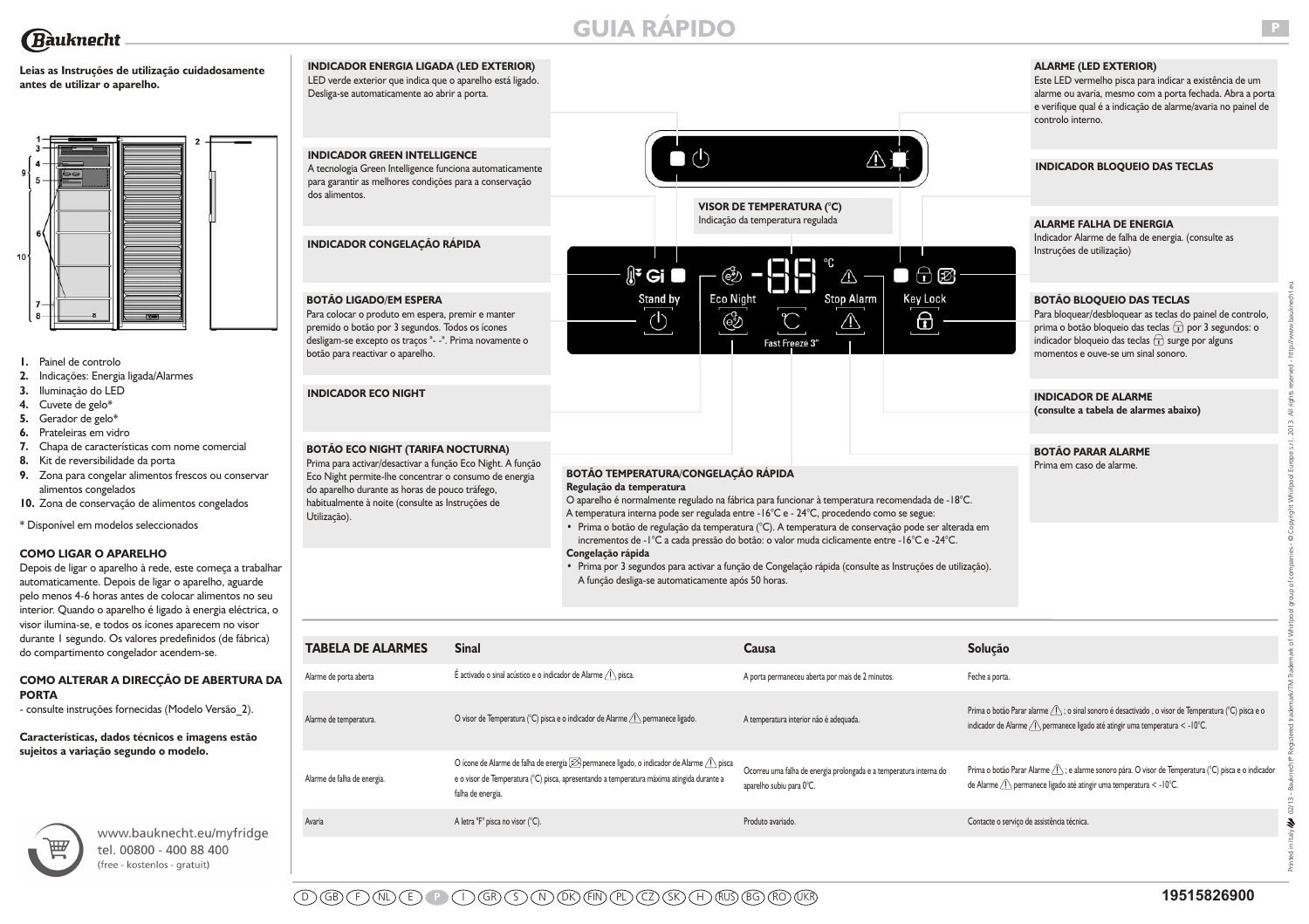

# **GUIDA RAPIDA**

 $\Box$  (b)

# **Prima di utilizzare l'apparecchio, leggere attentamente le Istruzioni per l'uso.**



- **1.** Pannello comandi
- **2.** Indicatori: Presenza dell'alimentazione elettrica/Allarmi
- **3.** Illuminazione LED
- **4.** Contenitori del ghiaccio\*
- **5.** Formaghiaccio Twist\*
- **6.** Ripiani in vetro
- **7.** Targhetta matricola con nome commerciale
- **8.** Kit reversibilità porta
- **9.** Zona per il congelamento di alimenti freschi o per la conservazione di alimenti congelati e surgelati
- **10.** Zona di conservazione cibi congelati e surgelati

\* Disponibile nei modelli selezionati

# **AVVIAMENTO DELL'APPARECCHIO**

Il funzionamento si avvia in modo automatico, una volta collegato l'apparecchio alla rete di alimentazione. Dopo aver avviato l'apparecchio, attendere almeno 4-6 ore prima di introdurre alimenti all'interno dello stesso. Quando l'apparecchio viene collegato alla rete di alimentazione, il suo display si accende e tutte le icone si illuminano per 1 secondo circa. I valori preimpostati (in fabbrica) relativi alle impostazioni del comparto congelatore si accendono.

### **COME MODIFICARE IL SENSO DI APERTURA DELLE PORTE**

- si vedano le istruzioni allegate (Modello versione\_2).

### **Caratteristiche, dati tecnici e immagini possono variare a seconda del modello.**



www.bauknecht.eu/myfridge tel. 00800 - 400 88 400 (free - kostenlos - gratuit)

# **SPIA PRESENZA ALIMENTAZIONE ELETTRICA (LED ESTERNO)**

Un LED esterno verde segnala che l'apparecchio è collegato e acceso. Si spegne automaticamente quando la porta viene aperta.

# **SPIA GREEN INTELLIGENCE**

La tecnologia Green Intelligence si attiva automaticamente per garantire le condizioni di conservazione del cibo ottimali.

**SPIA CONGELAMENTO RAPIDO** 

# **PULSANTE ON/STAND-BY.**

Premere questo pulsante e tenerlo premuto per 3 secondi per mettere l'apparecchio in stand-by. Tutte le icone si spengono, tranne i trattini "- -". Premere nuovamente il pulsante per riattivare l'apparecchio.

# **SPIA ECO NOTTE**

### **PULSANTE ECO NOTTE (TARIFFA NOTTURNA)** Premendolo si attiva/disattiva la funzione Eco Notte. Si

tratta di una funzione che permette di concentrare il consumo di energia dell'apparecchio nelle ore a tariffa ridotta, generalmente quelle notturne (si vedano le Istruzioni per l'uso).

# **PULSANTE TEMPERATURA / CONGELAMENTO RAPIDO**

 $\mathbb{R}^2$  Gi

Stand by

 $\circlearrowleft$ 

**Regolazione della temperatura** 

L'apparecchio è normalmente impostato in fabbrica per funzionare alla temperatura consigliata di -18°C. La temperatura interna può essere regolata tra -16°C e -24°C, come segue:

**DISPLAY DELLA TEMPERATURA (°C)**

Fast Freeze 3

 $\bigcap$   $\mathcal{B}$ 

**Key Lock** 

 $\Theta$ 

 $\Box$ 

 $\wedge$ 

**Stop Alarm** 

⚠

Indica la temperatura impostata

ඐ

**Eco Night** 

෯

**•** Premere il pulsante di impostazione della temperatura (°C). Ad ogni pressione corrisponde una variazione della temperatura di conservazione di -1°C. Il valore varia ciclicamente tra -16°C e -24°C. **Congelamento Rapido**

**•** Tenere premuto per 3 secondi per attivare la funzione di Congelamento rapido (si vedano le Istruzioni per l'uso). La funzione si interrompe automaticamente dopo 50 ore circa.

| <b>TABELLA DEGLI ALLARMI</b>            | <b>Segnalazione</b>                                                                                                                                                                                                         | Causa                                                                     | <b>Soluzione</b>                                                                                                                                                                                                                                                   |
|-----------------------------------------|-----------------------------------------------------------------------------------------------------------------------------------------------------------------------------------------------------------------------------|---------------------------------------------------------------------------|--------------------------------------------------------------------------------------------------------------------------------------------------------------------------------------------------------------------------------------------------------------------|
| Allarme porta aperta                    | Si avverte il segnale acustico e la spia di allarme $\sqrt{1}$ lampeggia                                                                                                                                                    | La porta è rimasta aperta per più di 2 minuti                             | Chiudere la porta                                                                                                                                                                                                                                                  |
| Allarme temperatura                     | La temperatura sul display lampeggia (°C) e la spia di Allarme $\bigwedge$ rimane accesa                                                                                                                                    | La temperatura all'interno dell'apparecchio non è adeguata                | Premere il pulsante di Arresto allarme $\sqrt{ }$ :<br>il segnale acustico si interrompe, la temperatura sul display (°C) lampeggia e la spia dell'allarme $\langle \cdot   \cdot \rangle$<br>rimane accesa finché la temperatura non scende al di sotto di -10°C. |
| Allarme in caso di black out prolungato | L'icona dell'allarme di black out $[\mathcal{D}]$ rimane accesa, la spia di Allarme $\bigcap$ e la temperatura<br>sul display (°C) lampeggiano, indicando la temperatura massima raggiunta durante il black out. fino a 0°C | Mancanza prolungata di corrente; la temperatura interna rischia di salire | Premere il pulsante di Arresto allarme $\sqrt{N}$ ;<br>il segnale acustico si interrompe, la temperatura sul display (°C) lampeggia e la spia dell'Allarme $\sqrt{2}$<br>rimane accesa fintanto che la temperatura non scende al di sotto dei -10°C.               |
| Anomalia di funzionamento               | La lettera "F" lampeggia sul display (°C)                                                                                                                                                                                   | Il prodotto non funziona correttamente                                    | Contattare il Servizio Assistenza                                                                                                                                                                                                                                  |

# **ALLARME (LED ESTERNO)**

Questo LED rosso può lampeggiare per segnalare un allarme o un guasto anche quando la porta è chiusa. Aprire la porta e verificare, sul Pannello comandi interno, quale sia l'allarme/il guasto sopravvenuto.

**I**

Printed in Italy 02/13 - Bauknecht® Registered trademark/TM Trademark of Whirlpool group of companies - © Copyright Whirlpool Europe s.r.l. 2013. All rights reserved - http://www.bauknecht.eu

# **SPIA DI BLOCCO TASTI**

### **ALLARME DI BLACK OUT**

Spia di allarme in caso di black out prolungato. (si vedano le Istruzioni per l'uso)

# **PULSANTE DI BLOCCO TASTI**

Per bloccare/sbloccare i tasti del Pannello comandi premere e tenere premuto per 3 secondi il pulsante di Blocco tasti  $\widehat{\mathbf{r}}$ : si accende brevemente la spia di blocco tasti  $\left(\widehat{\mathbf{t}}\right)$  e viene emesso un segnale acustico.

# **SPIA DI ALLARME**

(si veda la Tabella degli allarmi qui sotto)

# **PULSANTE DI ARRESTO ALLARME**

Premere questo tasto in caso di allarme.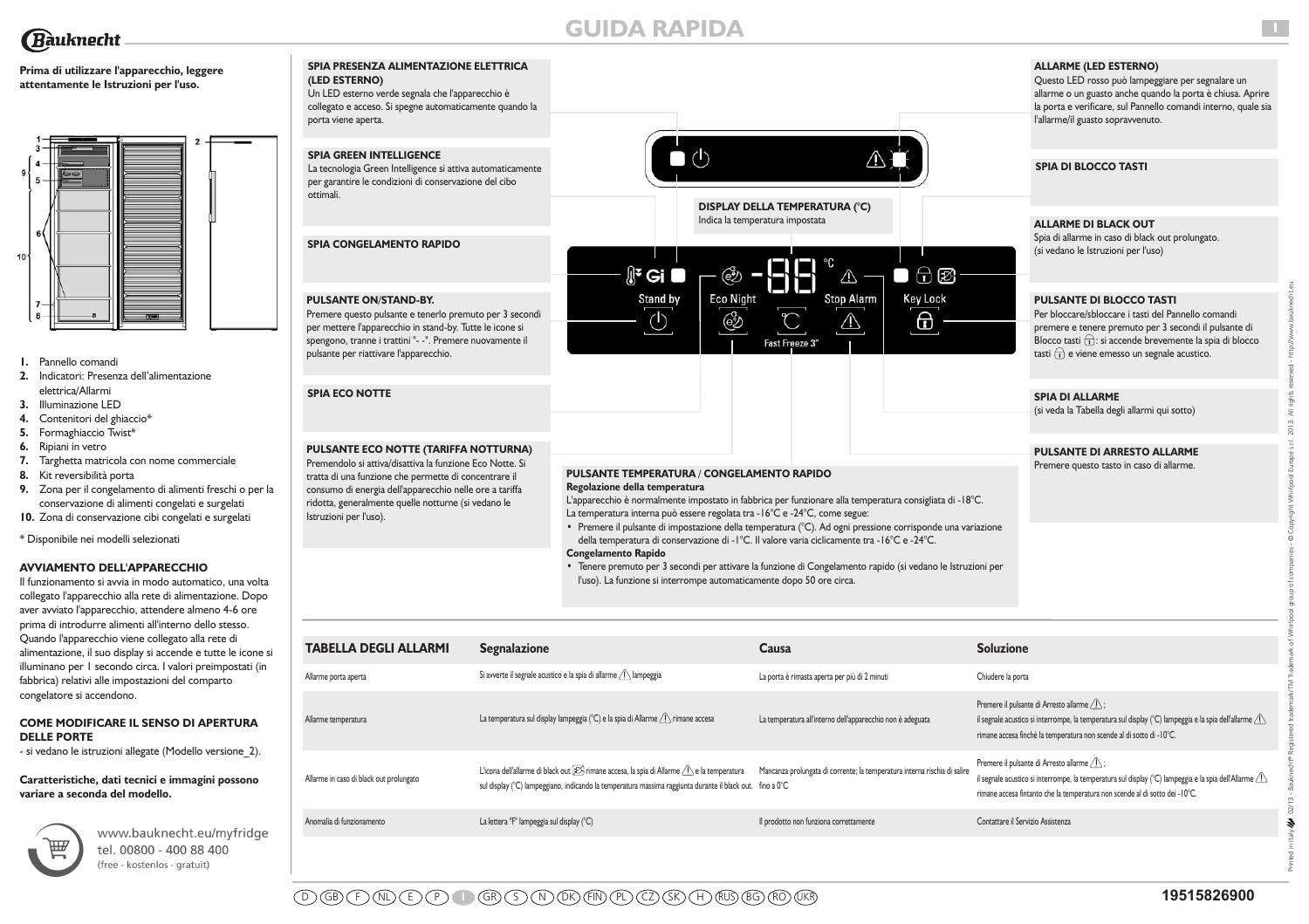

# **ΣΥΝΤΟΜΟΣ ΟΔΗΓΟΣ**



**GR**

Printed in Italy 02/13 - Bauknecht® Registered trademark/TM Trademark of Whirlpool group of companies - © Copyright Whirlpool Europe s.r.l. 2013. All rights reserved - http://www.bauknecht.eu

 $\boldsymbol{\epsilon}$ 



Συναγερμός ανοικτής πόρτας Ακούγεται το ηχητικό σήμα και αναβοσβήνει η ένδειξη συναγερμού Δεπτών Παρέμεινε ανοικτή για περισσότερα από 2 λεπτά Κλείστε την πόρτα

Δυσλειτουργία Στην οθόνη αναβοσβήνει το γράμμα «F» (°C) Δυσλειτουργία προϊόντος Επικοινωνήστε με την υπηρεσία τεχνικής υποστήριξης

Η εσωτερική θερμοκρασία δεν είναι επαρκής

Παρατεταμένη διακοπή ρεύματος, ικανή να προκαλέσει την αύξηση της εσωτερικής θερμοκρασίας σε 0°C

|  |  |  | ΤΡΟΠΟΣ ΑΛΛΑΓΗΣ ΤΟΥ ΑΝΟΙΓΜΑΤΟΣ ΠΟΡΤΑΣ |  |
|--|--|--|--------------------------------------|--|
|  |  |  |                                      |  |

- βλ. εσώκλειστες οδηγίες (έκδοση μοντέλου\_2).

#### **Τα χαρακτηριστικά, τα τεχνικά στοιχεία και οι εικόνες ενδέχεται να διαφέρουν ανάλογα με το μοντέλο**



www.bauknecht.eu/myfridge tel. 00800 - 400 88 400 free - kostenlos - gratuit)

Το εικονίδιο συναγερμού διακοπής ρεύματος παραμένει αναμμένο, η ένδειξη συναγερμού αναβοσβήνει και η ένδειξη θερμοκρασίας (°C) αναβοσβήνει, δείχνοντας τη μέγιστη θερμοκρασία που επιτεύχθηκε κατά τη διάρκεια της διακοπής ρεύματος.

Συναγερμός θερμοκρασίας Η ένδειξη θερμοκρασίας αναβοσβήνει (°C) και η ένδειξη συναγερμού ∕∆παραμένει αναμμένη

Συναγερμός μεγάλης διακοπής ρεύματος

Πιέστε το κουμπί διακοπής συναγερμού / Λ. Θα απενεργοποιηθεί το ηχητικό σήμα, θα αναβοσβήσει η ένδειξη θερμοκρασίας (°C) και θα παραμείνει αναμμένη η ένδειξη

Πιέστε το κουμπί διακοπής συναγερμού  $\bigwedge$ . Θα απενεργοποιηθεί το ηχητικό σήμα, θα αναβοσβήσει η ένδειξη θερμοκρασίας (°C) και θα παραμείνει αναμμένη η ένδειξη

συναγερμού μέχρι να επιτευχθεί θερμοκρασία < -10°C.

συναγερμού μέχρι να επιτευχθεί θερμοκρασία < -10°C.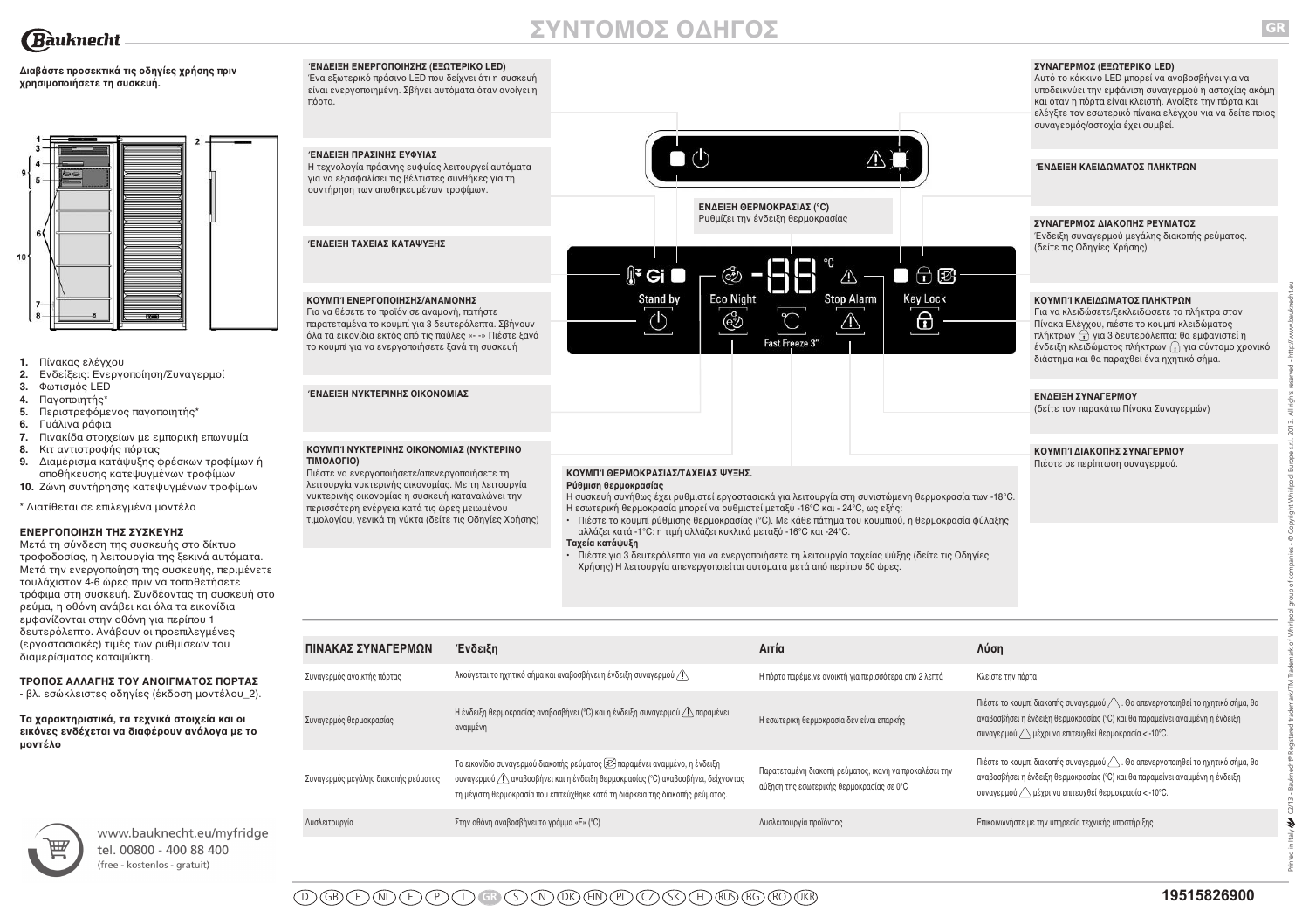# **Innan produkten används, läs Bruksanvisningen som medföljer produkten.**



- **1.** Kontrollpanel
- **2.** Indikationer: Strömförsörjning PÅ/Larm
- **3.** Kontrollampor (lysdioder)
- **4.** Kylklampar\*
- **5.** Twist Ice Maker Ismaskin\*
- **6.** Glashyllor
- **7.** Märkplatta med firmanamn
- **8.** Sats för omhängning av dörr
- **9.** Utrymme för infrysning av färska livsmedel eller för förvaring av djupfrysta livsmedel
- **10.** Utrymme för förvaring av frysta livsmedel

\* Finns på utvalda modeller

# **PÅSLAGNING AV APPARATEN**

När stickkontakten har satts in i vägguttaget sätts kylskåpet automatiskt i funktion. När produkten har slagits på, vänta minst 4-6 timmar innan du lägger in några matvaror. När apparaten ansluts till eluttaget tänds displayen och alla symboler visas under ungefär 1 sekund. Fabriksinställda värden för frysavdelningen tänds.

# **UTFÖRA OMHÄNGNING AV DÖRR**

- se bifogade instruktioner (Modellversion\_2).

**Specifikationer, tekniska data och bilder kan skilja sig från modell till modell**



www.bauknecht.eu/myfridge tel. 00800 - 400 88 400 (free - kostenlos - gratuit)

### **LAMPA FÖR POWER PÅSLAGEN (YTTRE LYSDIOD)** En yttre, grön lysdiod viras arr apparaten är PÅslagen. Den slocknar automatiskt då dörren

**LAMPA FÖR GREEN INTELLIGENCE** Funktionen Green Intelligence ser automatiskt till att optimala förvaringsvillkor finns för att bevara

livsmedel.

öppnas.

**LAMPA FÖR FAST FREEZE SNABBINFRYSNING**



**LARM (YTTRE LYSDIOD)**

Denna röda lysdiod blinkar för att visa att ett larm eller fel pågår, även då dörren är stängd. Öppna dörren och kontrollera den inre kontrollpanelen för att se vilket larm/fel det handlar om.

# **LAMPA FÖR KNAPPLÅS**

**BLACK-OUTLARM**

Larmlampa för Långvarigt strömavbrott. (se Bruksanvisningen)

# **LAMPA FÖR KNAPPLÅS**

# **LARMINDIKATOR**

# **STOP ALARM-KNAPP**

# **TEMPERATUR/ FAST FREEZE-KNAPP**

### **Snabbinfrysning**

| <b>AV/PÅ-KNAPP</b><br>För att aktivera standby-läget: tryck på knappen och<br>håll den intryckt i 3 sekunder. Alla symboler slocknar,<br>förutom strecken "--" Tryck åter på knappen för att<br>aktivera apparaten                                                       |                                         | Stand by<br>C                                                                                                                                                                                                                                                                                                                                                                                                                                                                                                                                                                                                     | <b>Eco Night</b><br>෯ | <b>Stop Alarm</b><br>Fast Freeze 3"                                     | <b>Key Lock</b><br>6 |                  | <b>LAMPA FÖR KNAPPLÅS</b><br>För att låsa/låsa upp knapparna på kontrollpanelen,<br>tryck på Knapplåsknappen + under 3 sekunder: då<br>visas Knapplåssymbolen $\Box$ ett kort ögonblick och en<br>ljudsignal lyder. |
|--------------------------------------------------------------------------------------------------------------------------------------------------------------------------------------------------------------------------------------------------------------------------|-----------------------------------------|-------------------------------------------------------------------------------------------------------------------------------------------------------------------------------------------------------------------------------------------------------------------------------------------------------------------------------------------------------------------------------------------------------------------------------------------------------------------------------------------------------------------------------------------------------------------------------------------------------------------|-----------------------|-------------------------------------------------------------------------|----------------------|------------------|---------------------------------------------------------------------------------------------------------------------------------------------------------------------------------------------------------------------|
| <b>ECO NIGHT-INDIKATOR</b>                                                                                                                                                                                                                                               |                                         |                                                                                                                                                                                                                                                                                                                                                                                                                                                                                                                                                                                                                   |                       |                                                                         |                      |                  | <b>LARMINDIKATOR</b><br>(se Larmtabell nedan)                                                                                                                                                                       |
| <b>FUNKTIONEN ECO NIGHT (NATTAXA)</b><br>Tryck för att aktivera/stänga av funktionen Eco Night.<br>Funktionen Eco Night gör att apparatens<br>energiförbrukning kan koncentreras till en tidpunkt<br>då taxan är reducerad, vanligtvis nattetid (se<br>Bruksanvisningen) |                                         | <b>TEMPERATUR/ FAST FREEZE-KNAPP</b><br><b>Temperaturreglering</b><br>Apparaten är normalt fabriksinställd för drift vid rekommenderade temperatur om - I8 °C.<br>Innertemperaturen kan justeras till mellan -16 °C. och -24 °C, gör så här:<br>· Tryck på temperaturinställningsknappen (°C). Förvaringstemperaturen ändras med 1 °C för varje<br>tryck på knappen: värdet ändras cykliskt mellan - 16 °C och -24 °C.<br>Snabbinfrysning<br>• Håll knappen intryckt under 3 sekunder för att aktivera funktionen Fast Freeze (se<br>Bruksanvisningen). Funktionen stängs automatiskt av efter ungefär 50 timmar. |                       |                                                                         |                      |                  | <b>STOP ALARM-KNAPP</b><br>Tryck vid larmtillstånd.                                                                                                                                                                 |
| <b>LARMTABELL</b>                                                                                                                                                                                                                                                        | <b>Indikering</b>                       |                                                                                                                                                                                                                                                                                                                                                                                                                                                                                                                                                                                                                   | <b>Orsak</b>          |                                                                         |                      | Lösning          |                                                                                                                                                                                                                     |
| Larm: dörren är öppen                                                                                                                                                                                                                                                    |                                         | Ljudlarmet utlöses och på displayen blinkar symbolen $\langle \cdot \rangle$                                                                                                                                                                                                                                                                                                                                                                                                                                                                                                                                      |                       | Dörren har varit öppen under längre tid än 2 minuter                    |                      | Stäng dörren     |                                                                                                                                                                                                                     |
| Temperaturlarm                                                                                                                                                                                                                                                           |                                         | Temperaturvisningen blinkar (°C) och Larmlampan $\bigwedge$ lyser fast                                                                                                                                                                                                                                                                                                                                                                                                                                                                                                                                            |                       | Innertemperaturen är inte korrekt                                       |                      | uppnåtts.        | Tryck på knappen Stop Alarm $\triangle$ - ljudlarmet stängs av, Temperaturvisningen<br>(°C) blinkar och Larmlampan $\bigwedge$ lyser fast tills en temperatur under -10 °C har                                      |
| Larm för Långvarigt strömavbrott                                                                                                                                                                                                                                         |                                         | Blackout-larmets symbol $[2]$ lyser, Larmlampan $[$ blinkar och<br>Temperaturvisningen (°C) blinkar och visar den högsta temperaturen<br>som uppnåddes under strömavbrottet.                                                                                                                                                                                                                                                                                                                                                                                                                                      |                       | Längre strömavbrott kan medföra att<br>innertemperaturen ökar till 0 °C |                      | uppnåtts.        | Tryck på knappen Stop Alarm 1. - ljudlarmet tystnar, Temperaturvisningen<br>(°C) blinkar och Larmlampan $\langle \cdot \rangle$ lyser fast tills en temperatur under -10 °C har                                     |
| Fel                                                                                                                                                                                                                                                                      | Bokstaven "F" blinkar på displayen (°C) |                                                                                                                                                                                                                                                                                                                                                                                                                                                                                                                                                                                                                   |                       | Funktionsfel på apparaten                                               |                      | Kontakta service |                                                                                                                                                                                                                     |
|                                                                                                                                                                                                                                                                          |                                         |                                                                                                                                                                                                                                                                                                                                                                                                                                                                                                                                                                                                                   |                       |                                                                         |                      |                  |                                                                                                                                                                                                                     |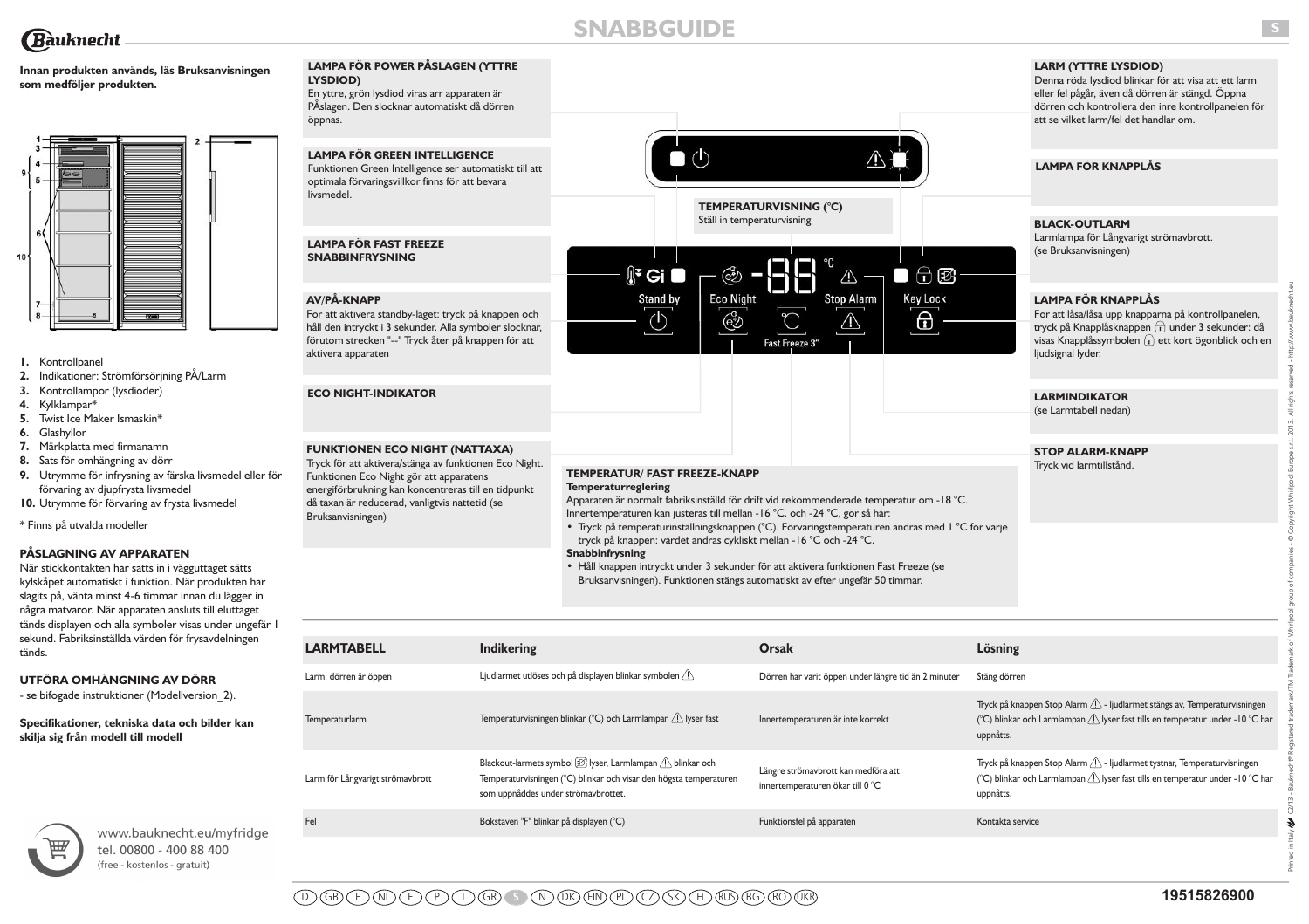**apparatet.**

 $10$ 

**Les nøye gjennom bruksanvisningen før du bruker**

**GREEN INTELLIGENCE-INDIKATOR** Green Intelligence-teknologien er en automatisk funksjon som sikrer optimale forhold for

**PÅ (UTVENDIG LED) -INDIKATOR** En utvendig LED-lampe som viser at apparatet er slått PÅ. Den slås av automatisk når du åpner døren.

**HURTIGINNFRYSING-INDIKATOR**

oppbevaring av maten.

# **HURTIGREFERANSE**

 $\mathbb{R}^2$  Gi

# **ALARM (UTVENDIG LED)**

Denne røde LED-lampen kan blinke for å vise en alarm eller feil også når døren er lukket. Åpne døren og se på det innvendige kontrollpanelet hvilken alarm/feil som har oppstått.

# **TASTELÅS-INDIKATOR**

**ALARM FOR STRØMBRUDD**

Alarm for langvarig strømbrudd. (se bruksanvisningen)

# **TASTELÅS-KNAPP**

 $\bigoplus$   $\bigotimes$ 

 $\Box$ 

 $\wedge$ 

# **ALARMINDIKATOR**

D GB F NL E P I GR S **N** DK FIN PL CZ SK H RUS BG RO UKR **19515826900**

#### **TEMPERATUR/HURTIGINNFRYSING-KNAPP. Temperaturinnstilling**

**TEMPERATURDISPLAY ( °C)**

Viser temperaturen

ඐ

 $\bullet$  (b)

| PÅ/HVILEMODUS-KNAPP<br>For å sette apparatet i hvilemodus, trykk inn og hold<br>knappen i 3 sekunder. Alle ikonene slås av, bortsett<br>fra strekene "- -". Trykk inn knappen på nytt for å slå<br>apparatet på igjen                                     |                                         | Stand by<br>C                                                                                                                                                                                                                                                                                                                                                                                                                                                                                                                                                                                                                 | <b>Eco Night</b><br>෯ | Fast Freeze 3"              | <b>Stop Alarm</b>                                                                      | <b>Key Lock</b><br>θ                              |                           | <b>TASTELÅS-KNAPP</b><br>For å låse/låse opp tastene på kontrollpanelet, trykk<br>på Tastelås-knappen + i 3 sekunder: Tastelås-<br>indikatoren $\overrightarrow{t}$ vises en liten stund, og du vil høre et<br>lydsignal. |
|-----------------------------------------------------------------------------------------------------------------------------------------------------------------------------------------------------------------------------------------------------------|-----------------------------------------|-------------------------------------------------------------------------------------------------------------------------------------------------------------------------------------------------------------------------------------------------------------------------------------------------------------------------------------------------------------------------------------------------------------------------------------------------------------------------------------------------------------------------------------------------------------------------------------------------------------------------------|-----------------------|-----------------------------|----------------------------------------------------------------------------------------|---------------------------------------------------|---------------------------|---------------------------------------------------------------------------------------------------------------------------------------------------------------------------------------------------------------------------|
| <b>ECO NIGHT-INDIKATOR</b>                                                                                                                                                                                                                                |                                         |                                                                                                                                                                                                                                                                                                                                                                                                                                                                                                                                                                                                                               |                       |                             |                                                                                        |                                                   |                           | <b>ALARMINDIKATOR</b><br>(se alarmtabellen under)                                                                                                                                                                         |
| <b>ECO NIGHT (NATTPRIS)-KNAPP</b><br>Trykk for å aktivere/deaktivere Eco Night-funksjonen.<br>Eco Night-funksjonen gjør det mulig å flytte mer av<br>apparatets strømforbruk til perioder med lavere<br>priser, vanligvis om natten (se bruksanvisningen) |                                         | TEMPERATUR/HURTIGINNFRYSING-KNAPP.<br><b>Temperaturinnstilling</b><br>Apparatet er vanligvis fabrikkinnstilt til den anbefalte temperaturen på -18 °C. Den innvendige<br>temperaturen kan justeres mellom - 16 °C og - 24 °C, ved å bruke følgende fremgangsmåte:<br>• Trykk på knappen for temperaturinnstilling (°C). Lagringstemperaturen kan endres med - I °C for<br>hvert trykk på knappen, og verdien endres syklisk mellom - 16 °C og -24 °C.<br><b>Hurtig innfrysing</b><br>• Hold inne i 3 sekunder for å aktivere hurtig innfrysing (se bruksanvisningen).<br>Funksjonen slår seg av automatisk etter ca 50 timer. |                       |                             |                                                                                        |                                                   |                           | <b>STOPP ALARM-KNAPP</b><br>Trykk hvis en alarm utløses.                                                                                                                                                                  |
| <b>ALARMTABELL</b>                                                                                                                                                                                                                                        | <b>Signal</b>                           |                                                                                                                                                                                                                                                                                                                                                                                                                                                                                                                                                                                                                               |                       | Årsak                       |                                                                                        |                                                   | Løsning                   |                                                                                                                                                                                                                           |
| Alarm for åpen dør                                                                                                                                                                                                                                        |                                         | Lydalarmen aktiveres og alarmindikatoren A blinker                                                                                                                                                                                                                                                                                                                                                                                                                                                                                                                                                                            |                       |                             | Døren har stått åpen i mer enn 2 minutter                                              |                                                   | Lukk døren                |                                                                                                                                                                                                                           |
| Temperaturalarm                                                                                                                                                                                                                                           |                                         | Temperaturdisplayet blinker (°C) og alarmindikatoren $\bigwedge$ er på                                                                                                                                                                                                                                                                                                                                                                                                                                                                                                                                                        |                       |                             |                                                                                        | Den innvendige temperaturen er ikke tilstrekkelig |                           | Trykk på Stopp alarm-knappen $\langle \cdot \rangle$ .<br>Lydalarmen stopper, temperaturdisplayet ( $^{\circ}$ C) blinker, og alarmindikatoren $\triangle$<br>vil være på inntil temperaturen når < -10 °C.               |
| Alarm for langvarig strømbrudd                                                                                                                                                                                                                            | temperaturen under strømbruddet.        | lkonet for strømbruddalarm $[\![\mathcal{D}]\!]$ blir værende på, alarmindikatoren $\langle\! \rangle$<br>blinker, og temperaturdisplayet (°C) blinker, og viser den høyeste                                                                                                                                                                                                                                                                                                                                                                                                                                                  |                       |                             | Langvarig strømbrudd, som kan føre til at den<br>innvendige temperaturen øker til 0 °C |                                                   |                           | Trykk på Stopp alarm-knappen 1.<br>Lydalarmen stopper, temperaturdisplayet (°C) blinker, og alarmindikatoren $\bigcirc$<br>blir værende på inntil temperaturen når < - 10 °C.                                             |
| Funksjonsfeil                                                                                                                                                                                                                                             | Bokstaven "F" blinker på displayet (°C) |                                                                                                                                                                                                                                                                                                                                                                                                                                                                                                                                                                                                                               |                       | Funksjonsfeil med produktet |                                                                                        |                                                   | Kontakt serviceavdelingen |                                                                                                                                                                                                                           |
|                                                                                                                                                                                                                                                           |                                         |                                                                                                                                                                                                                                                                                                                                                                                                                                                                                                                                                                                                                               |                       |                             |                                                                                        |                                                   |                           |                                                                                                                                                                                                                           |



- **1.** Kontrollpanel **2.** Indikatorer: PÅ/Alarmer
- **3.** LED-belysning
- **4.** Ispakker\*
- **5.** Twist isbitmaskin\*
- **6.** Glasshyller
- **7.** Typeskilt med handelsnavn
- **8.** Døromhengslingssett
- **9.** Område for innfrysing eller oppbevaring av frysevarer
- **10.** Område for oppbevaring av frysevarer

\* Tilgjengelig på utvalgte modeller

### **STARTE APPARATET**

Etter at apparatet er tilkoblet strømnettet, starter det automatisk. Etter at apparatet er satt i gang, vent i minst 4-6 timer før du legger matvarer inn i apparatet. Når apparatet kobles til strøm, tennes displayet og alle symbolene vises i ca 1 sekund. Standardverdiene (fabrikkinnstillingene) for fryserommet lyser.

# **HENGSLE OM DØREN**

- se vedlagte instruksjoner (modellversjon 2).

**Spesifikasjoner, tekniske data og bilder kan variere avhengig av modell** 



www.bauknecht.eu/myfridge tel. 00800 - 400 88 400 (free - kostenlos - gratuit)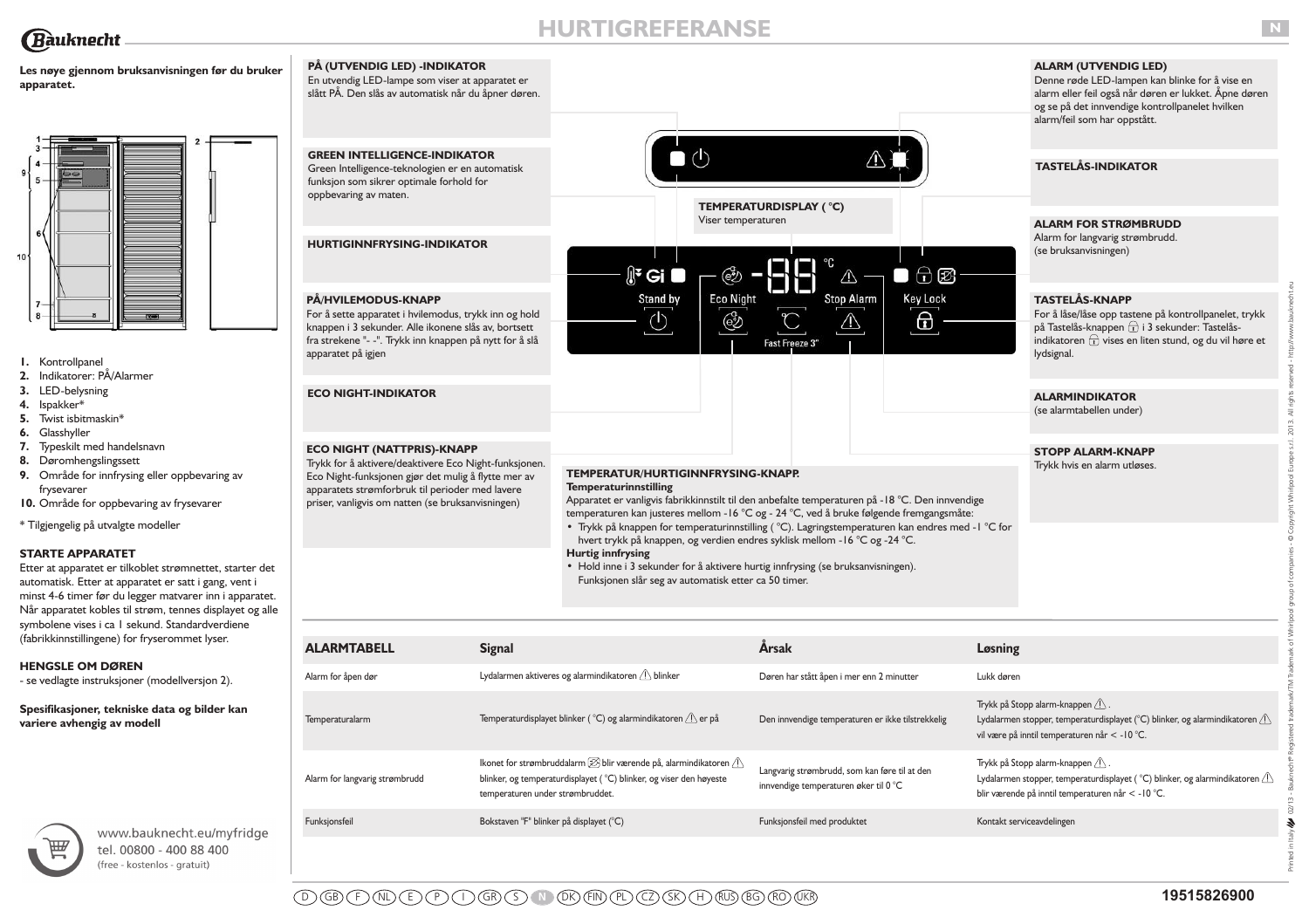

# **OVERSIGTSVEJLEDNING**

 $\mathbb{R}^2$  Gi

 $\bullet$  (b)

**DK**

**ALARM (EKSTERN LYSDIODE)** Denne røde lysdiode kan blinke for at vise, at der forekommer en alarm eller en fejl, når døren er lukket. Åbn døren, og kontroller hvilken alarm/fejl, det drejer sig om på det indvendige betjeningspanel.

**INDIKATOR FOR TASTER LÅST**

**ALARM FOR STRØMAFBRYDELSE**

Indikator for alarm for længerevarende strømafbrydelse (se brugervejledningen).

# **KNAPPEN KEY LOCK (TASTER LÅST)**

# **INDIKATOR FOR ALARM**

**Læs brugervejledningen omhyggeligt, inden apparatet tages i brug.**



- **1.** Betjeningspanel
- **2.** Indikationer: Strømforsyning tilsluttet/Alarmer
- **3.** Lamper med lysdioder
- **4.** Fryseelementer\*
- **5.** Twist-ismaskine\*
- **6.** Glashylder
- **7.** Typeplade med handelsnavn
- **8.** Sæt til vending af dør
- **9.** Område til indfrysning af friske madvarer eller til opbevaring af frosne madvarer
- **10.** Område til opbevaring af frosne madvarer

\* Findes på valgte modeller

# **TÆNDING AF APPARATET**

Når strømstikket sættes i stikkontakten, starter apparatet automatisk. Når der er tændt for skabet, skal der gå mindst 4-6 timer, inden der anbringes madvarer i det. Når apparatet sluttes til strømforsyningen, tænder displayet, og alle ikonerne vises på displayet i ca. 1 sekund. De fabriksindstillede værdier for fryseafdelingen tænder.

#### **VENDING AF DØREN**

- se de medfølgende anvisninger (modelversion\_2).

**Specifikationer, tekniske data og billeder kan variere afhængigt af modellen**



www.bauknecht.eu/myfridge tel. 00800 - 400 88 400 (free - kostenlos - gratuit)

# **KNAPPEN TEMPERATUR/FAST FREEZE Temperaturindstilling**

#### **Fast Freeze**

**INDIKATOR FOR GREEN INTELLIGENCE** Green Intelligence teknologien fungerer automatisk for at sikre optimale betingelser for opbevaring af

**INDIKATOR FOR STRØMFORSYNING TILSLUTTET (EKSTERN LYSDIODE)** En ekstern, grøn lysdiode viser, at der er tændt for apparatet. Den slukker automatisk, når døren åbnes.

**INDIKATOR FOR LYNINDFRYSNING**

madvarerne.

**TEMPERATURDISPLAY ( °C)** Viser den indstillede temperatur

ඐ

 $\bigoplus$   $\bigotimes$ 

 $\Box$ 

 $\wedge$ 

| <b>KNAPPEN ON/STANDBY.</b><br>For at sætte apparatet i standby skal der trykkes på<br>knappen i 3 sekunder. Alle ikoner slukker undtagen<br>stregerne "- -". Tryk på knappen igen for at aktivere<br>apparatet igen                                                                      |                                         | Stand by                                                                                                                                                                                                                                                                                                                                                                                                                                                                                                                                                                                                          | <b>Eco Night</b><br>ණි | ا ا<br>Fast Freeze 3" | <b>Stop Alarm</b>                          | <b>Key Lock</b><br>⊕                                |                 | <b>KNAPPEN KEY LOCK (TASTER LÅST)</b><br>Tasterne på betjeningspanelet deaktiveres/aktiveres<br>ved at trykke på knappen Key Lock $\widehat{\mathbf{t}}$ i 3 sekunder:<br>Indikatoren for taster låst $\widehat{\mathbf{t}}$ vises kortvarigt, og der<br>lyder et lydsignal. |
|------------------------------------------------------------------------------------------------------------------------------------------------------------------------------------------------------------------------------------------------------------------------------------------|-----------------------------------------|-------------------------------------------------------------------------------------------------------------------------------------------------------------------------------------------------------------------------------------------------------------------------------------------------------------------------------------------------------------------------------------------------------------------------------------------------------------------------------------------------------------------------------------------------------------------------------------------------------------------|------------------------|-----------------------|--------------------------------------------|-----------------------------------------------------|-----------------|------------------------------------------------------------------------------------------------------------------------------------------------------------------------------------------------------------------------------------------------------------------------------|
| <b>INDIKATOREN ECO NIGHT</b>                                                                                                                                                                                                                                                             |                                         |                                                                                                                                                                                                                                                                                                                                                                                                                                                                                                                                                                                                                   |                        |                       |                                            |                                                     |                 | <b>INDIKATOR FOR ALARM</b><br>(se tabellen over alarmer herunder)                                                                                                                                                                                                            |
| <b>KNAPPEN ECO NIGHT (ELTARIF FOR NAT)</b><br>Tryk på knappen for at aktivere/deaktivere funktionen<br>Eco Night. Funktionen Eco Night gør det muligt at<br>koncentrere apparatets energiforbrug til perioder<br>med reducerede eltariffer, normalt om natten (se<br>brugervejledningen) |                                         | <b>KNAPPEN TEMPERATUR/FAST FREEZE</b><br><b>Temperaturindstilling</b><br>Apparatet er normalt fabriksindstillet til drift ved den anbefalede temperatur på -18 °C. Den<br>indvendige temperatur kan justeres til mellem - 16 °C og - 24 °C på følgende måde:<br>• Tryk på knappen til indstilling af temperatur (°C). Opbevaringstemperaturen ændres med - I °C<br>for hvert tryk på knappen: Værdien ændres trinvist mellem - 16 °C og -24 °C.<br><b>Fast Freeze</b><br>• Tryk i 3 sekunder for at aktivere funktionen Fast Freeze (se brugervejledningen). Funktionen<br>slukker automatisk efter ca. 50 timer. |                        |                       |                                            |                                                     |                 | <b>KNAPPEN STOP ALARM</b><br>Tryk på knappen, hvis der forekommer en alarm.                                                                                                                                                                                                  |
| <b>TABEL OVER ALARMER</b>                                                                                                                                                                                                                                                                | <b>Signal</b>                           |                                                                                                                                                                                                                                                                                                                                                                                                                                                                                                                                                                                                                   |                        | Årsag                 |                                            |                                                     | Løsning         |                                                                                                                                                                                                                                                                              |
| Alarm for åben dør                                                                                                                                                                                                                                                                       |                                         | Lydsignalet er aktiveret, og indikatoren for alarm $\bigcirc$ blinker                                                                                                                                                                                                                                                                                                                                                                                                                                                                                                                                             |                        |                       | Døren har stået åben i mere end 2 minutter |                                                     | Luk døren       |                                                                                                                                                                                                                                                                              |
| Temperaturalarm                                                                                                                                                                                                                                                                          | forbliver tændt                         | Temperaturdisplayet blinker ( $^{\circ}$ C), og indikatoren for alarm $\bigwedge$                                                                                                                                                                                                                                                                                                                                                                                                                                                                                                                                 |                        |                       | Den indvendige temperatur er ikke passende |                                                     |                 | Tryk på knappen Stop Alarm $\langle \cdot \rangle$ .<br>Lydsignalet stopper, temperaturdisplayet (°C) blinker, og indikatoren for alarm<br>/ forbliver tændt, indtil en temperatur på < -10 °C nås.                                                                          |
| Alarm for længerevarende strømafbrydelse                                                                                                                                                                                                                                                 |                                         | Ikonet for alarm for strømafbrydelse $[\mathcal{D} forbliver tændt, indikatoren foralarm \bigcirc blinker, og temperaturdisplayet (°C) blinker og viser denhøjeste temperatur, der forekom under strømafbrydelsen.$                                                                                                                                                                                                                                                                                                                                                                                               |                        |                       | den indvendige temperatur stiger til 0 °C  | Længerevarende strømafbrydelse, der kan medføre, at |                 | Tryk på knappen Stop Alarm $\langle \cdot \rangle$ .<br>Lydsignalet stopper, temperaturdisplayet ( °C) blinker, og indikatoren for alarm<br>$\sqrt{ }$ forbliver tændt, indtil en temperatur på < -10 °C nås.                                                                |
| Fejlfunktion                                                                                                                                                                                                                                                                             | Bogstavet "F" blinker på displayet (°C) |                                                                                                                                                                                                                                                                                                                                                                                                                                                                                                                                                                                                                   |                        |                       | Produktet fungerer ikke korrekt            |                                                     | Kontakt Service |                                                                                                                                                                                                                                                                              |
|                                                                                                                                                                                                                                                                                          |                                         |                                                                                                                                                                                                                                                                                                                                                                                                                                                                                                                                                                                                                   |                        |                       |                                            |                                                     |                 |                                                                                                                                                                                                                                                                              |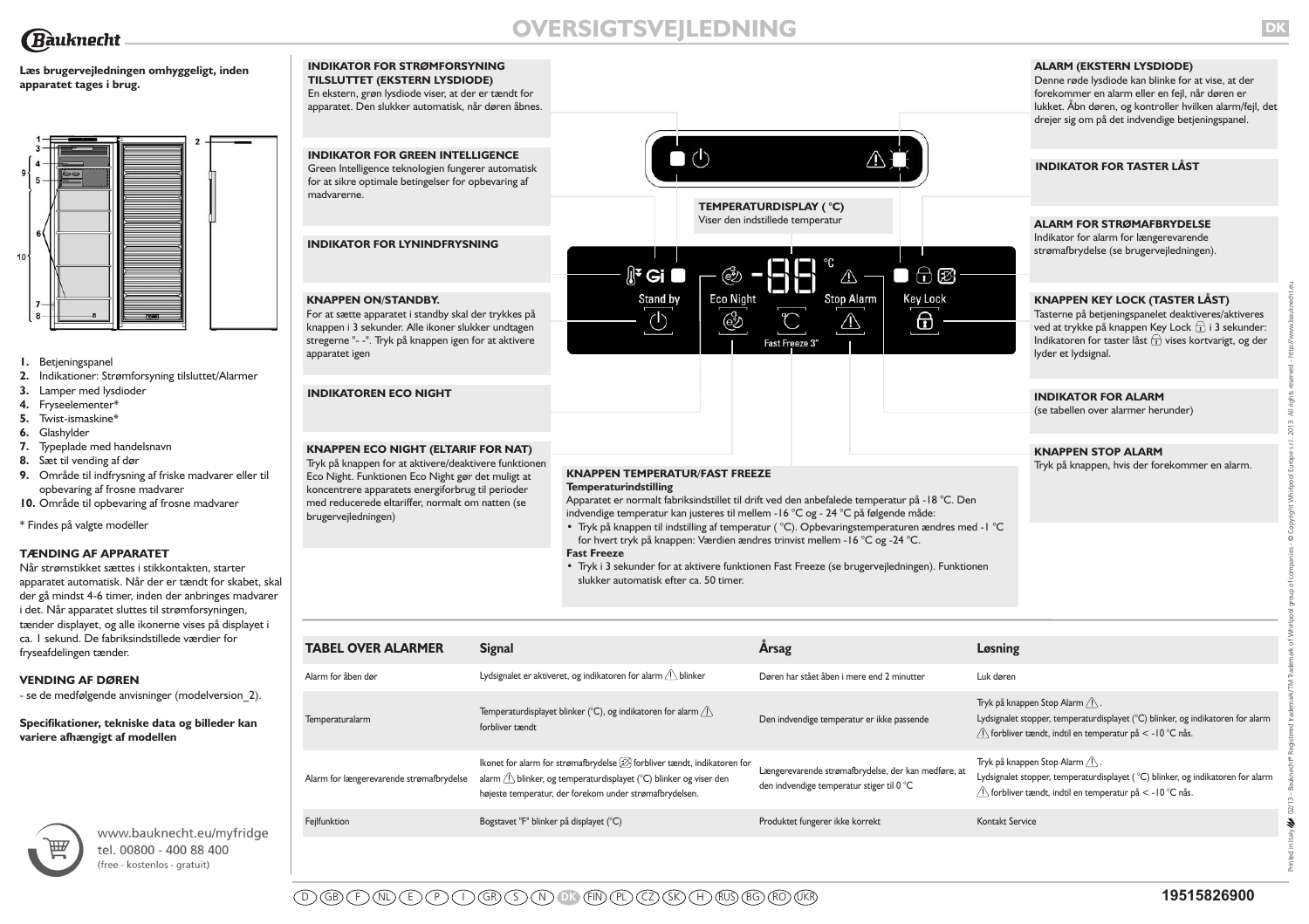# **Lue käyttöohjeet huolellisesti ennen laitteen käyttämistä.**

avataan.



- **1.** Käyttöpaneeli
- **2.** Merkkivalot: Virta kytketty/Hälytykset
- **3.** LED-valot
- **4.** Kylmävaraajat\*
- **5.** Käännettävä jääpalakone\*
- **6.** Lasihyllyt
- **7.** Arvokilpi ja merkki
- **8.** Kätisyyden vaihtosarja
- **9.** Pakastusalue tai pakasteiden säilytysalue
- **10.** Pakasteiden säilytysalue

\* Saatavilla joissakin malleissa

# **LAITTEEN KÄYNNISTÄMINEN**

Kun laite kytketään sähköverkkoon, se käynnistyy automaattisesti. Odota käynnistämisen jälkeen vähintään 4-6 tuntia, ennen kuin laitat elintarvikkeita jääkaappiin. Kun laite kytketään sähköverkkoon, näyttöön syttyy valo ja kaikki kuvakkeet näkyvät näytössä noin 1 sekunnin ajan. Pakastinosaston oletusarvoasetus (tehdasasetus) syttyy.

# **OVEN AVAUTUMISSUUNNAN VAIHTAMINEN**

- katso oheisia ohjeita (Malli Version 2).

**Ominaisuudet, tekniset tiedot ja kuvat voivat vaihdella mallista riippuen** 



www.bauknecht.eu/myfridge tel. 00800 - 400 88 400 (free - kostenlos - gratuit)



**•** Paina 3 sekunnin ajan pikapakastustoiminnon käynnistämistä varten (katso käyttöohjeita) Toiminto sammuu automaattisesti noin 50 tunnin kuluttua.

| <b>HALYTYSTAULUKKO</b>     | <b>Ilmoitus</b>                                                                                                                                                                                | <b>Syy</b>                                                              | <b>Korjaus</b>                                                                                                                                                                                          |
|----------------------------|------------------------------------------------------------------------------------------------------------------------------------------------------------------------------------------------|-------------------------------------------------------------------------|---------------------------------------------------------------------------------------------------------------------------------------------------------------------------------------------------------|
| Ovi auki - hälytys         | Kuuluu äänimerkki ja hälytysmerkkivalo <i>A</i> vilkkuu                                                                                                                                        | Ovi on ollut auki yli 2 minuuttia                                       | Sulje ovi                                                                                                                                                                                               |
| Lämpötilahälytys           | Lämpötilan näyttö (°C) vilkkuu ja hälytysmerkkivalo $\bigwedge$ jää palamaan                                                                                                                   | Sisälämpötila ei ole sopiva                                             | Paina hälytyksen kuittauspainiketta $\sqrt{N}$ ;<br>äänimerkki hiljenee, lämpötilan näyttö ( $^{\circ}$ C) vilkkuu ja hälytysmerkkivalo $\wedge$<br>palaa kunnes on saavutettu lämpötila < -10 °C.      |
| Pitkän sähkökatkon hälytys | Sähkökatkon hälytyskuvake $\boxtimes$ palaa, hälytysmerkkivalo $\bigtriangleup$ vilkkuu ja<br>lämpötilan näyttö (°C) vilkkuu osoittaen korkeimman sähkökatkon<br>aikana saavutetun lämpötilan. | Pitkä sähkökatko voi aiheuttaa sisälämpötilan<br>kohoamisen arvoon 0 °C | Paina hälytyksen kuittauspainiketta $\sqrt{ }$ ;<br>äänimerkki hiljenee, lämpötilan näyttö (°C) vilkkuu ja hälytysmerkkivalo $\langle \cdot \rangle$<br>palaa kunnes on saavutettu lämpötila < - 10 °C. |
| Toimintahäiriö             | Kirjain F vilkkuu näytössä (°C)                                                                                                                                                                | Tuotteen toimintahäiriö                                                 | Ota yhteys huoltopalveluun                                                                                                                                                                              |

Printed in Italy 02/13 - Bauknecht® Registered trademark/TM Trademark of Whirlpool group of companies - © Copyright Whirlpool Europe s.r.l. 2013. All rights reserved - http://www.bauknecht.eu

 $2/13 \hat{\mathcal{F}}$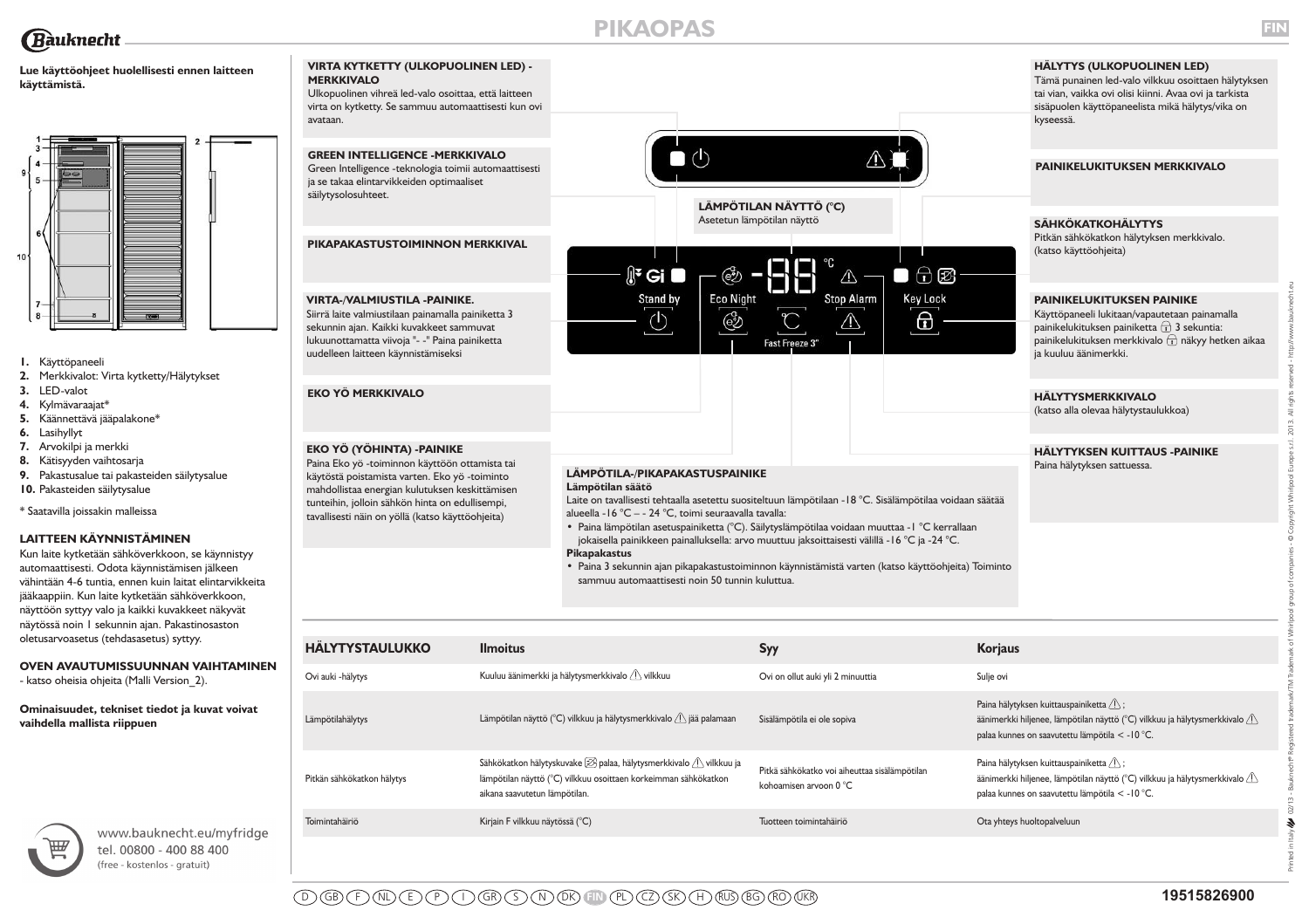

# **SKRÓCONA INSTRUKCJA OBSŁUGI**

**Przed przystąpieniem do użytkowania urządzenia przeczytać uważnie instrukcję obsługi.**



- **1.** Panel sterowania
- **2.** Kontrolki: Zasilanie/Alarmy
- **3.** Oświetlenie diodowe
- **4.** Pakiety lodowe\*
- **5.** Kostkarka do lodu\*
- **6.** Szklane półki
- **7.** Tabliczka znamionowa z nazwą handlową
- **8.** Zestaw do zmiany kierunku otwierania drzwi
- **9.** Strefa zamrażania świeżej żywności oraz przechowywania mrożonek
- **10.** Strefa przechowywania zamrożonej żywności

### \* Dostępność w wybranych modelach

#### **URUCHOMIENIE URZĄDZENIA**

Po podłączeniu urządzenia do zasilania zaczyna ono działać automatycznie. Po uruchomieniu urządzenia należy odczekać co najmniej 4-6 godzin przed włożeniem żywności do środka. Po podłączeniu urządzenia do sieci wyświetlacz zostaje podświetlony i przez około 1 sekundę ukazują się wszystkie ikony. Podświetlone zostają również fabryczne (domyślne) ustawienia komory zamrażarki.

**JAK ZMIENIĆ KIERUNEK OTWIERANIA DRZWI** - patrz dołączona instrukcja (Model Version\_2).

**Właściwości, dane techniczne oraz ilustracje mogą się różnić w zależności od modelu**



www.bauknecht.eu/myfridge tel. 00800 - 400 88 400 (free - kostenlos - gratuit)

|     | <b>WSKAŹNIK POWER ON (ZEWN. LED)</b><br>Zewnętrzna zielona dioda LED wskazująca, że<br>urządzenie jest włączone. Gaśnie automatycznie, gdy<br>zostają otwarte drzwi.                                                                                                             |                                                                                                                                                                                                                                                                                                                                                                                            | <b>ALARM (ZEWN. LED)</b><br>Czerwona dioda LED może migać, sygnalizując<br>wystąpienie alarmu lub usterki nawet wtedy, gdy drzwi<br>są zamknięte. Należy otworzyć drzwi i sprawdzić na<br>wewnętrznym panelu sterowania, jaki alarm lub usterka<br>wystąpiły.                                                                                                                          |
|-----|----------------------------------------------------------------------------------------------------------------------------------------------------------------------------------------------------------------------------------------------------------------------------------|--------------------------------------------------------------------------------------------------------------------------------------------------------------------------------------------------------------------------------------------------------------------------------------------------------------------------------------------------------------------------------------------|----------------------------------------------------------------------------------------------------------------------------------------------------------------------------------------------------------------------------------------------------------------------------------------------------------------------------------------------------------------------------------------|
|     | <b>KONTROLKA GREEN INTELLIGENCE</b>                                                                                                                                                                                                                                              |                                                                                                                                                                                                                                                                                                                                                                                            |                                                                                                                                                                                                                                                                                                                                                                                        |
|     | Technologia Green Intelligence uruchamia się<br>automatycznie, aby zapewnić optymalne warunki<br>przechowywania żywności.                                                                                                                                                        |                                                                                                                                                                                                                                                                                                                                                                                            | KONTROLKA BLOKADY PRZYCISKÓW                                                                                                                                                                                                                                                                                                                                                           |
|     |                                                                                                                                                                                                                                                                                  | <b>WYŚWIETLACZ TEMPERATURY (°C)</b><br>Wyświetlacz ustawionej temperatury                                                                                                                                                                                                                                                                                                                  |                                                                                                                                                                                                                                                                                                                                                                                        |
|     | KONTROLKA FUNKCJI SZYBKIEGO ZAMRAŻANIA<br>(FAST FREEZE)                                                                                                                                                                                                                          | ∬ <sup>ะ</sup> Gi ■<br>€₹<br>五國                                                                                                                                                                                                                                                                                                                                                            | <b>ALARM PRZERWY W ZASILANIU</b><br>Kontrolka długiej przerwy w zasilaniu<br>(patrz instrukcja obsługi)                                                                                                                                                                                                                                                                                |
|     |                                                                                                                                                                                                                                                                                  | /!\                                                                                                                                                                                                                                                                                                                                                                                        |                                                                                                                                                                                                                                                                                                                                                                                        |
|     | PRZYCISK ON/STANDBY (WŁ./TRYB CZUWANIA).<br>Aby przełączyć urządzenie w tryb czuwania, należy<br>nacisnąć przycisk i przytrzymać go przez 3 sekundy.<br>Gasną wszystkie ikony za wyjątkiem myślników "- -".<br>Nacisnąć ponownie przycisk, aby ponownie uruchomić<br>urządzenie. | <b>Eco Night</b><br><b>Stop Alarm</b><br><b>Key Lock</b><br>Stand by<br>⊕<br>↺<br>ල්<br>Fast Freeze 3"                                                                                                                                                                                                                                                                                     | <b>PRZYCISK BLOKADY PRZYCISKÓW</b><br>W celu zablokowania/odblokowania klawiszy na panelu<br>sterowania należy nacisnąć przycisk blokady<br>przycisków $\left\lfloor \frac{1}{1} \right\rfloor$ i przytrzymać go przez 3 sekundy;<br>spowoduje to wyświetlenie się przez krótką chwilę<br>kontrolki blokady przycisków $\bigcap_{i=1}^{n}$ i rozlegnięcie się<br>sygnału akustycznego. |
|     | <b>KONTROLKA ECO NIGHT</b>                                                                                                                                                                                                                                                       |                                                                                                                                                                                                                                                                                                                                                                                            | <b>KONTROLKA ALARMU</b>                                                                                                                                                                                                                                                                                                                                                                |
|     |                                                                                                                                                                                                                                                                                  |                                                                                                                                                                                                                                                                                                                                                                                            | (patrz poniższa Tabela alarmów)                                                                                                                                                                                                                                                                                                                                                        |
|     | PRZYCISK FUNKCJI ECO NIGHT (TARYFA NOCNA)                                                                                                                                                                                                                                        |                                                                                                                                                                                                                                                                                                                                                                                            | PRZYCISK WYŁĄCZANIA ALARMU (STOP ALARM)                                                                                                                                                                                                                                                                                                                                                |
|     | Nacisnąć przycisk, aby włączyć/wyłączyć funkcję Eco<br>Night. Funkcja Eco Night umożliwia skoncentrowanie<br>poboru energii w godzinach, w których panuje niższa<br>taryfa, z reguły w godzinach nocnych (patrz instrukcja<br>obsługi).                                          | PRZYCISK TEMPERATURE / FAST FREEZE (TEMPERATURA / SZYBKIE ZAMRAŻANIE).<br>Regulacja temperatury<br>Urządzenie z reguły jest ustawione fabrycznie na zalecaną temperaturę -18 °C.<br>Temperature wewnetrzną można wyregulować w przedziale od -16 °C do - 24 °C w następujący sposób:<br>· Nacisnąć przycisk regulacji temperatury ( °C). Temperaturę przechowywania żywności można zmienić | Nacisnąć w przypadku alarmu.                                                                                                                                                                                                                                                                                                                                                           |
|     |                                                                                                                                                                                                                                                                                  | o -1 °C po każdorazowym naciśnięciu przycisku: wartości zmieniają się po kolei od -16 °C do -24 °C.                                                                                                                                                                                                                                                                                        |                                                                                                                                                                                                                                                                                                                                                                                        |
|     |                                                                                                                                                                                                                                                                                  | Fast Freeze (Szybkie zamrażanie)                                                                                                                                                                                                                                                                                                                                                           |                                                                                                                                                                                                                                                                                                                                                                                        |
|     |                                                                                                                                                                                                                                                                                  | Nacisnąć przycisk i przytrzymać go przez 3 sekundy, aby włączyć funkcję szybkiego zamrażania<br>(patrz instrukcja obsługi). Funkcja ta wyłączy się samoczynnie po upływie około 50 godzin.                                                                                                                                                                                                 |                                                                                                                                                                                                                                                                                                                                                                                        |
| 7 İ |                                                                                                                                                                                                                                                                                  |                                                                                                                                                                                                                                                                                                                                                                                            |                                                                                                                                                                                                                                                                                                                                                                                        |
|     |                                                                                                                                                                                                                                                                                  |                                                                                                                                                                                                                                                                                                                                                                                            |                                                                                                                                                                                                                                                                                                                                                                                        |

| PRZYCISK ON/STANDBY (WŁ./TRYB CZUWANIA).<br>Aby przełączyć urządzenie w tryb czuwania, należy<br>nacisnąć przycisk i przytrzymać go przez 3 sekundy.<br>Gasną wszystkie ikony za wyjątkiem myślników "- -".<br>Nacisnąć ponownie przycisk, aby ponownie uruchomić<br>urządzenie.     |                                        | <b>Eco Night</b><br>Stand by<br>ණි                                                                                                                                                                                                                                                                                                                                                                                                                                                                                                                                                                                                                                                                                                | ا ہا ا<br><b>Stop Alarm</b><br>Fast Freeze 3"                                                 | <b>Key Lock</b><br>⊕ | <b>PRZYCISK BLOKADY PRZYCISKÓW</b><br>W celu zablokowania/odblokowania klawiszy na panelu<br>sterowania należy nacisnąć przycisk blokady<br>przycisków i przytrzymać go przez 3 sekundy;<br>spowoduje to wyświetlenie się przez krótką chwilę<br>kontrolki blokady przycisków $\bigcap_{i=1}^{n}$ i rozlegnięcie się<br>sygnału akustycznego. |
|--------------------------------------------------------------------------------------------------------------------------------------------------------------------------------------------------------------------------------------------------------------------------------------|----------------------------------------|-----------------------------------------------------------------------------------------------------------------------------------------------------------------------------------------------------------------------------------------------------------------------------------------------------------------------------------------------------------------------------------------------------------------------------------------------------------------------------------------------------------------------------------------------------------------------------------------------------------------------------------------------------------------------------------------------------------------------------------|-----------------------------------------------------------------------------------------------|----------------------|-----------------------------------------------------------------------------------------------------------------------------------------------------------------------------------------------------------------------------------------------------------------------------------------------------------------------------------------------|
| <b>KONTROLKA ECO NIGHT</b>                                                                                                                                                                                                                                                           |                                        |                                                                                                                                                                                                                                                                                                                                                                                                                                                                                                                                                                                                                                                                                                                                   |                                                                                               |                      | <b>KONTROLKA ALARMU</b><br>(patrz poniższa Tabela alarmów)                                                                                                                                                                                                                                                                                    |
| PRZYCISK FUNKCJI ECO NIGHT (TARYFA NOCNA)<br>Nacisnąć przycisk, aby włączyć/wyłączyć funkcję Eco<br>Night. Funkcja Eco Night umożliwia skoncentrowanie<br>poboru energii w godzinach, w których panuje niższa<br>taryfa, z reguły w godzinach nocnych (patrz instrukcja<br>obsługi). |                                        | PRZYCISK TEMPERATURE / FAST FREEZE (TEMPERATURA / SZYBKIE ZAMRAŻANIE).<br>Regulacja temperatury<br>Urządzenie z reguły jest ustawione fabrycznie na zalecaną temperaturę -18 °C.<br>Temperature wewnetrzną można wyregulować w przedziale od -16 °C do - 24 °C w następujący sposób:<br>Nacisnąć przycisk regulacji temperatury ( °C). Temperaturę przechowywania żywności można zmienić<br>o -1 °C po każdorazowym naciśnięciu przycisku: wartości zmieniają się po kolei od -16 °C do -24 °C.<br>Fast Freeze (Szybkie zamrażanie)<br>Nacisnąć przycisk i przytrzymać go przez 3 sekundy, aby włączyć funkcję szybkiego zamrażania<br>(patrz instrukcja obsługi). Funkcja ta wyłączy się samoczynnie po upływie około 50 godzin. |                                                                                               |                      | PRZYCISK WYŁĄCZANIA ALARMU (STOP ALARM)<br>Nacisnąć w przypadku alarmu.                                                                                                                                                                                                                                                                       |
| <b>TABELA ALARMÓW</b>                                                                                                                                                                                                                                                                | Sygnał                                 |                                                                                                                                                                                                                                                                                                                                                                                                                                                                                                                                                                                                                                                                                                                                   | Przyczyna                                                                                     |                      | Rozwiązanie                                                                                                                                                                                                                                                                                                                                   |
| Alarm "Otwarte drzwi"                                                                                                                                                                                                                                                                |                                        |                                                                                                                                                                                                                                                                                                                                                                                                                                                                                                                                                                                                                                                                                                                                   |                                                                                               |                      |                                                                                                                                                                                                                                                                                                                                               |
|                                                                                                                                                                                                                                                                                      |                                        | Uruchamia się sygnał dźwiękowy i miga kontrolka alarmu / \                                                                                                                                                                                                                                                                                                                                                                                                                                                                                                                                                                                                                                                                        | Drzwi pozostawały otwarte przez ponad 2 minuty.                                               |                      | Zamknąć drzwiczki                                                                                                                                                                                                                                                                                                                             |
| Alarm temperaturowy                                                                                                                                                                                                                                                                  | światłem stałym.                       | Wyświetlacz temperatury miga ( °C), a kontrolka alarmu / \ nadal świeci                                                                                                                                                                                                                                                                                                                                                                                                                                                                                                                                                                                                                                                           | Temperatura panująca wewnątrz komory jest<br>nieodpowiednia.                                  |                      | Nacisnąć przycisk "Wyłącz alarm" / \ ; alarm akustyczny zostaje wyłączony,<br>wyświetlacz temperatury (°C) miga, a kontrolka alarmu / \ świeci światłem<br>stałym, dopóki nie zostanie osiągnięta temperatura < -10 °C.                                                                                                                       |
| Alarm długiej przerwy w zasilaniu                                                                                                                                                                                                                                                    |                                        | Ikona alarmu w zasilaniu $\mathbb{Z}$ nadal świeci światłem stałym, kontrolka alarmu<br>/ miga; miga również wyświetlacz temperatury (°C), wskazując<br>maksymalną temperaturę osiągniętą podczas przerwy w zasilaniu.                                                                                                                                                                                                                                                                                                                                                                                                                                                                                                            | Długie przerwy w zasilaniu, mogące spowodować<br>zwiększenie temperatury wewnętrznej do 0 °C. |                      | Nacisnąć przycisk "Wyłącz alarm" / : sygnał dźwiękowy ustanie,<br>wyświetlacz temperatury (°C) miga, a kontrolka alarmu A świeci stałym aż<br>do momentu osiągnięcia temperatury < -10 °C.                                                                                                                                                    |
| Nieprawidłowe działanie                                                                                                                                                                                                                                                              | Na wyświetlaczu ( °C) miga litera "F". |                                                                                                                                                                                                                                                                                                                                                                                                                                                                                                                                                                                                                                                                                                                                   | Nieprawidłowe działanie urządzenia                                                            |                      | Skontaktować się z Serwisem Technicznym.                                                                                                                                                                                                                                                                                                      |

 $\bar{z}$ s.r.l. 2013.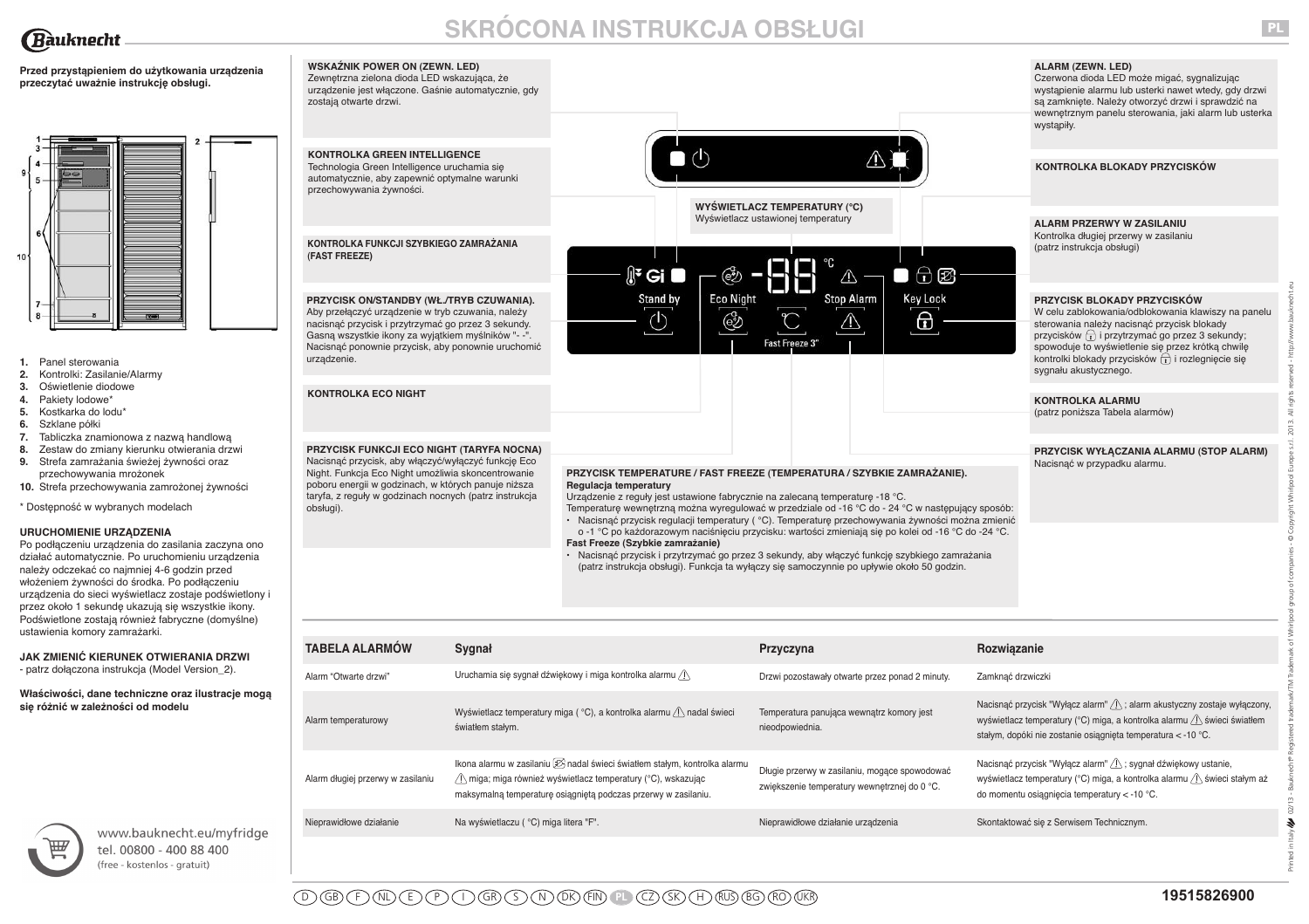# **NÁVOD VE ZKRATCE**



| - viz přiložený návod (Model verze_2). |  |
|----------------------------------------|--|
|----------------------------------------|--|

**Funkce, technické údaje a obrázky se mohou lišit podle modelu.** 





www.bauknecht.eu/myfridge tel. 00800 - 400 88 400 (free - kostenlos - gratuit)

Printed in Italy 02/13 - Bauknecht® Registered trademark/TM Trademark of Whirlpool group of companies - © Copyright Whirlpool Europe s.r.l. 2013. All rights reserved - http://www.bauknecht.eu

 $\boldsymbol{\epsilon}$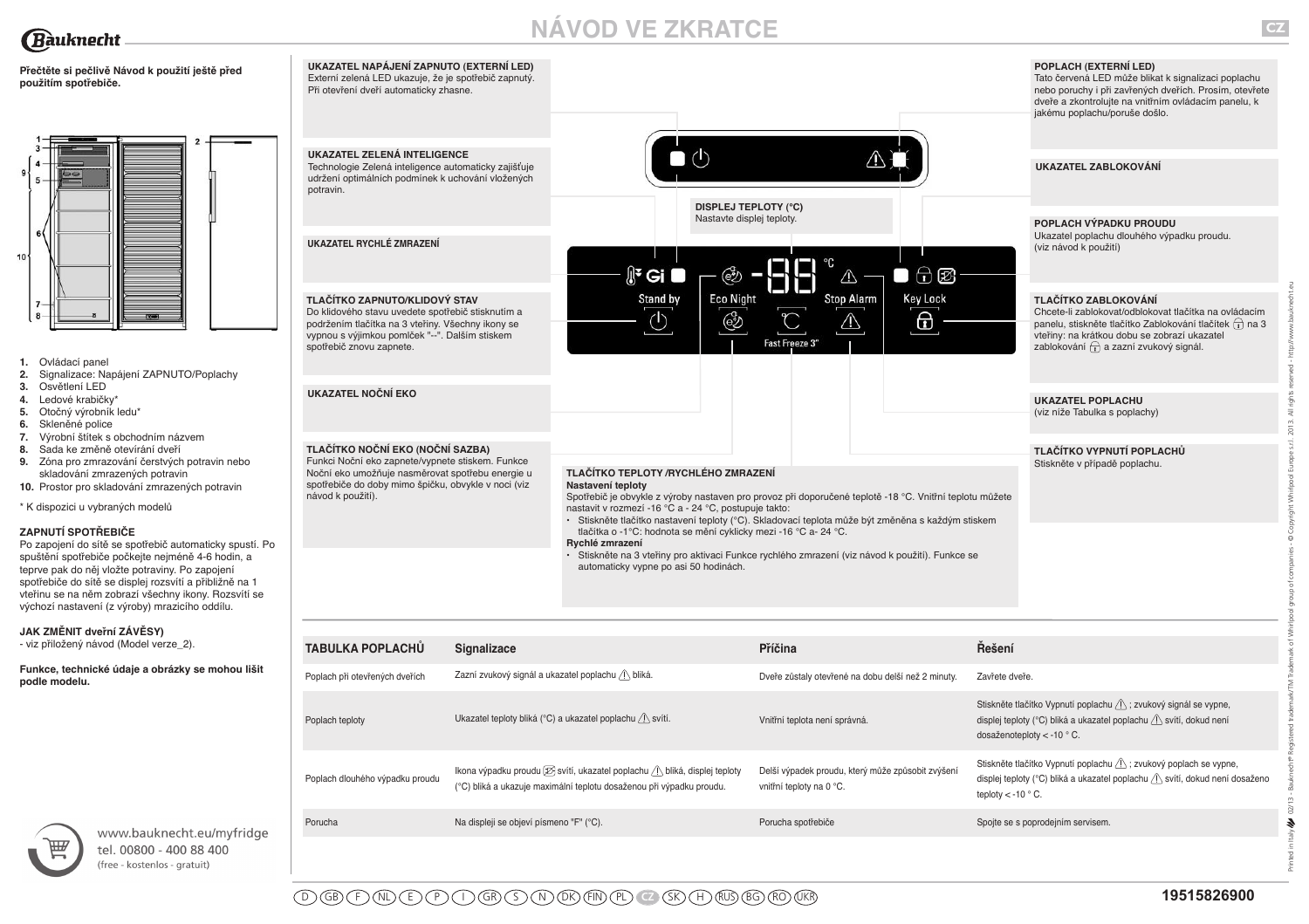# **STRUČNÁ PRÍRUČKA**

Pred použitím spotrebiča si pozorne prečítajte Návo **na použitie.**



- **1.** Ovládací panel
- **2.** Indikácie: Zapnuté napájanie/Alarmy
- **3.** Osvetlenie LED
- **4.** Ľadové balíčky\*
- **5.** Výrobník ľadu Twist\*
- **6.** Sklenené police
- **7.** Výrobný štítok s obchodným menom
- **8.** Súprava na zmenu smeru otvárania dverí
- **9.** Priestor na zmrazovanie čerstvých potravín a na uskladnenie mrazených potravín
- **10.** Priestor na skladovanie zmrazených potravín

\* K dispozícii na niektorých modeloch

### **ZAPNUTIE SPOTREBIČA**

Spotrebič sa zapne automaticky po zapojení do zásuvky elektrickej siete. Po zapnutí spotrebiča sa odporúča počkať 4 - 6 hodín, až potom vložiť potraviny. Po zapojení spotrebiča do elektrickej siete sa displej rozsvieti a na približne 1 sekundu sa na displeji zobrazia všetky ikony. Rozsvietia sa predvolené hodnoty (z výroby) mraziaceho priestoru.

### **AKO ZMENIŤ SMER OTVÁRANIA DVERÍ**

- pozrite priložené pokyny (Model Verzia\_2).

**Charakteristiky, technické údaje a obrázky sa môžu meniť v závislosti od modelu**

| $\overline{\mathbb{H} \mathbb{F}}$ |
|------------------------------------|
|                                    |

www.bauknecht.eu/myfridge tel. 00800 - 400 88 400 (free - kostenlos - gratuit)

| od | KONTROLKA POWER ON (EXTERNÁ LED)<br>Externá zelená kontrolka LED indikuje, že spotrebič je<br>pod elektrickým napätím. Automaticky zhasne po<br>otvorení dverí.                                                                                  |                                                                                                                                                                                                                                                                                                                                                                                                                            | ALARM (EXTERNÁ LED)<br>Táto červená kontrolka LED môže blikať, čím indikuje<br>výskyt alarmu alebo poruchy, aj keď sú dvere zatvorené.<br>Otvorte dvere a na internom ovládacom paneli<br>skontrolujte, ktorý alarm alebo porucha sa vyskytli.                |
|----|--------------------------------------------------------------------------------------------------------------------------------------------------------------------------------------------------------------------------------------------------|----------------------------------------------------------------------------------------------------------------------------------------------------------------------------------------------------------------------------------------------------------------------------------------------------------------------------------------------------------------------------------------------------------------------------|---------------------------------------------------------------------------------------------------------------------------------------------------------------------------------------------------------------------------------------------------------------|
|    | <b>INDIKÁTOR GREEN INTELLIGENCE</b><br>Technológia Green Intelligence (Zelená inteligencia)<br>funguje automaticky, aby sa zaistili optimálne<br>podmienky pre uchovanie uskladnených potravín.                                                  |                                                                                                                                                                                                                                                                                                                                                                                                                            | INDIKÁTOR ZABLOKOVANIA KLÁVESNICE                                                                                                                                                                                                                             |
|    | <b>INDIKÁTOR FAST FREEZE</b>                                                                                                                                                                                                                     | <b>TEPLOTNÝ DISPLEJ (°C)</b><br>Nastavenie teplotného displeja<br>∬ <sup>ะ</sup> Gi<br>$\oplus$ $\boxtimes$                                                                                                                                                                                                                                                                                                                | ALARM PRERUŠENIA DODÁVKY ELEKTRINY<br>Indikátor dlhodobého prerušenia dodávky elektriny.<br>(pozrite Návod na použitie)                                                                                                                                       |
|    | PREPÍNAČ ZAP/STANDBY<br>Na prepnutie spotrebiča do pohotovostného režimu<br>stlačte a podržte tlačidlo na 3 sekundy. Zhasnú všetky<br>ikony okrem "- -" Spotrebič sa opäť aktivuje opätovným<br>stlačením tlačidla                               | Stand by<br><b>Key Lock</b><br><b>Eco Night</b><br><b>Stop Alarm</b><br>⊕<br>Fast Freeze 3"                                                                                                                                                                                                                                                                                                                                | TLAČIDLO ZABLOKOVANIA KLÁVESNICE<br>Klávesy ovládacieho panela zablokujete/odblokujete<br>stlačením tlačidla zablokovania klávesnice $\cap$ na 3<br>sekundy: na chvíľku sa zobrazí indikátor zablokovania<br>klávesnice $\bigcap$ sa zaznie zvukové znamenie. |
|    | <b>INDIKÁTOR ECO NIGHT</b>                                                                                                                                                                                                                       |                                                                                                                                                                                                                                                                                                                                                                                                                            | <b>INDIKÁTOR ALARMU</b><br>(pozri tabuľku s alarmami nižšie)                                                                                                                                                                                                  |
|    | TLAČIDLO ECO NIGHT (NOČNÉ SADZBY ENERGIE)<br>Stlačením sa aktivuje/vypne funkcia Eco Night. Funkcia<br>Eco Night umožňuje koncentráciu spotreby energie<br>spotrebiča na dobu s nižšími sadzbami, zvyčajne v noci<br>(pozrite Návod na použitie) | <b>TLAČIDLO TEPLOTA/FAST FREEZE.</b><br>Nastavenie teplôt<br>Spotrebič je zvyčajne z výroby nastavený na prevádzku pri odporúčanej teplote -18 °C. Interná teplota<br>sa dá nastaviť na hodnoty -16 °C až - 24°C podľa nasledujúcich pokynov:<br>· Stlačte tlačidlo nastavenia teploty (°C). Teplota skladovania sa dá zmeniť o -1 °C pri každom stlačení<br>tlačidla: hodnota sa bude meniť cyklicky od -16 °C po -24 °C. | <b>TLAČIDLO STOP ALARMU</b><br>Stlačte v prípade alarmu.                                                                                                                                                                                                      |
|    |                                                                                                                                                                                                                                                  | Fast Freeze (Rýchle zmrazovanie)<br>Stlačením na 3 sekundy sa aktivuje funkcia Fast Freeze (pozrite Návod na použitie) Funkcia sa<br>vypne automaticky po približne 50 hodinách.                                                                                                                                                                                                                                           |                                                                                                                                                                                                                                                               |

| <b>TABULKA ALARMOV</b>                               | Signál                                                                                                                                                                                                           | Príčina                                                                              | <b>Náprava</b>                                                                                                                                                                             |
|------------------------------------------------------|------------------------------------------------------------------------------------------------------------------------------------------------------------------------------------------------------------------|--------------------------------------------------------------------------------------|--------------------------------------------------------------------------------------------------------------------------------------------------------------------------------------------|
| Alarm pri otvorených dverách                         | Zaznie zvukový signál a svetelná kontrolka /\ bliká                                                                                                                                                              | Dvere ostali otvorené dlhšie než 2 minúty                                            | Zatvorte dvere                                                                                                                                                                             |
| Teplotný alarm                                       | Bliká teplotný displej (°C) a indikátor Alarm / ostane svietiť                                                                                                                                                   | Vnútorná teplota nie je vhodná                                                       | Stlačte tlačidlo Stop Alarm / \.<br>zvukový signál sa preruší, teplotný displej (°C) bliká a indikátor alarmu $\bigwedge$<br>ostane svietiť, kým sa nedosiahne teplota < -10 °C.           |
| Indikátor dlhodobého prerušenia<br>dodávky elektriny | Ikona dlhodobého prerušenia dodávky elektriny $[\mathcal{D}_1 ostane svietiť, indikátoralarmu (I) bliká a teplotný displej (°C) bliká, pričom sa zobrazuje maximálnateplota dosiahnutá počas výpadku napájania.$ | Dlhodobé prerušenie napájania, schopné spôsobiť<br>zvýšenie vnútornej teploty na 0°C | Stlačte tlačidlo Stop Alarm $\bigwedge$ ;<br>preruší sa zvukové znamenie, teplotný displej (°C) bliká a indikátor alarmu<br>$\sqrt{1}$ ostane svietiť, kým sa nedosiahne teplota < -10 °C. |
| Porucha                                              | Písmeno "F" bliká na displeji (°C)                                                                                                                                                                               | Porucha spotrebiča                                                                   | Zavolajte servisné stredisko                                                                                                                                                               |

Printed in Italy 02/13 - Bauknecht® Registered trademark/TM Trademark of Whirlpool group of companies - © Copyright Whirlpool Europe s.r.l. 2013. All rights reserved - http://www.bauknecht.eu

 $02/13 \tilde{\mathcal{F}}$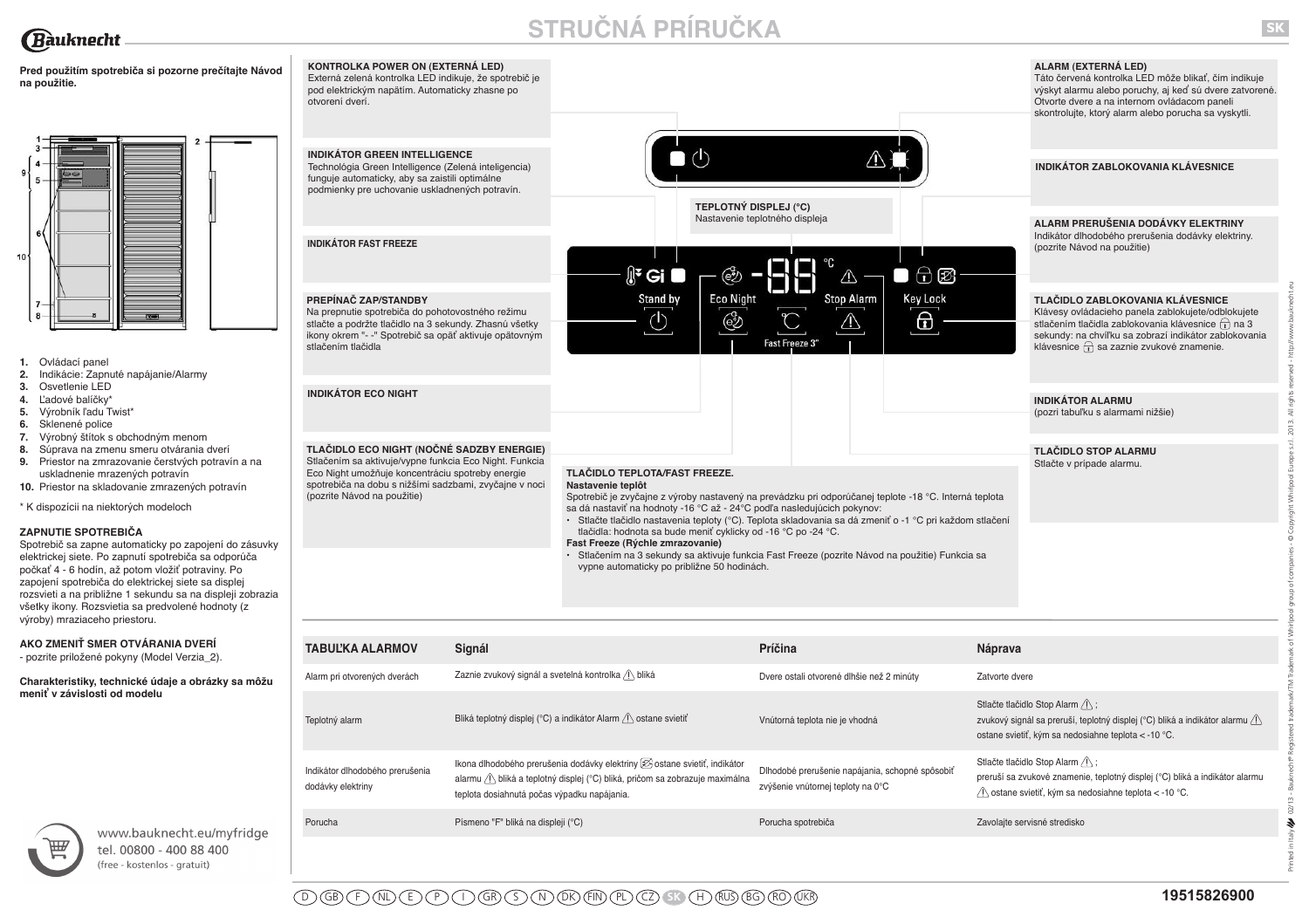

# **GYORS ÚTMUTATÓ**

**Olvassa el figyelmesen a mellékelt Használati utasítást a készülék használata előtt.**



- **1.** Kezelőlap
- **2.** Jelzések: Bekapcsolás/Riasztások
- **3.** LED-es világítás
- **4.** Jégakkuk\*
- **5.** Csavarható jégkockakészítő\*
- **6.** Üvegpolcok
- **7.** Adattábla a kereskedelmi névvel
- **8.** Ajtómegfordító készlet
- 9. Friss élelmiszer lefagyasztására vagy fagyasz élelmiszer tárolására szolgáló terület
- 10. Fagyasztott élelmiszerek tárolására alkalmas

### \* Egyes modelleknél áll rendelkezésre

### **A KÉSZÜLÉK BEINDÍTÁSA**

Miután a készüléket csatlakoztatta az elektromos hálózathoz, az automatikusan működni kezd. A ké elindítása után várjon legalább 4-6 órát, mielőtt ét a készülékbe. Az elektromos hálózatra való csatlakoztatáskor a kijelző világítani kezd, és kb. 1 másodpercre az összes ikon megjelenik a kijelzőr fagyasztótér beállításainak alapértelmezett (gyári) értékei világítanak.

# **AZ AJTÓNYITÁS MEGVÁLTOZTATÁSA**

- lásd a mellékelt útmutatót (modellváltozat\_2).

**A készülékjellemzők, műszaki adatok és képek a típustól függően eltérőek lehetnek**



www.bauknecht.eu/myfridge tel. 00800 - 400 88 400 (free - kostenlos - gratuit)

| BEKAPCSOLÁS (KÜLSŐ LED) JELZÉS                                                                                                                                                                                                                                   |                                                                                                                                                                                                                                                                                                                                                           |                                                                                                                                                                                                                                                             |
|------------------------------------------------------------------------------------------------------------------------------------------------------------------------------------------------------------------------------------------------------------------|-----------------------------------------------------------------------------------------------------------------------------------------------------------------------------------------------------------------------------------------------------------------------------------------------------------------------------------------------------------|-------------------------------------------------------------------------------------------------------------------------------------------------------------------------------------------------------------------------------------------------------------|
| Egy külső zöld LED mutatja, hogy a készülék be van<br>kapcsolva. Automatikusan kialszik, amikor kinyitja az<br>ajtót.                                                                                                                                            |                                                                                                                                                                                                                                                                                                                                                           | RIASZTÁS (KÜLSŐ LED)<br>Ez a piros LED villogva tudja mutatni riasztás vagy<br>meghibásodás előfordulását akkor is, amikor az ajto<br>van zárva. Kérjük, nyissa ki az ajtó, és ellenőrizze a<br>belső kezelőlapon, milyen riasztás/meghibásodás<br>történt. |
| ZÖLD INTELLIGENCIA JELZÉS<br>A Zöld intelligencia technológia automatikusan<br>működik, hogy optimális körülményeket biztosítson a<br>tárolt élelmiszerek eltartásához.                                                                                          |                                                                                                                                                                                                                                                                                                                                                           | <b>GOMBZÁR JELZÉS</b>                                                                                                                                                                                                                                       |
|                                                                                                                                                                                                                                                                  | HŐMÉRSÉKLET-KIJELZŐ (°C)<br>A beállított hőmérséklet kijelzése                                                                                                                                                                                                                                                                                            | ÁRAMKIMARADÁS MIATTI RIASZTÁS<br>Hosszú áramkimaradás miatti riasztás jelzés.                                                                                                                                                                               |
| <b>GYORSFAGYASZTÁS JELZÉS</b>                                                                                                                                                                                                                                    | $\mathbb{R}^2$ Gi $\blacksquare$<br>$\bigoplus$ $\bigotimes$<br>⚠<br>k.                                                                                                                                                                                                                                                                                   | (lásd a Használati utasítást)                                                                                                                                                                                                                               |
| <b>BE/KÉSZENLÉT GOMB.</b><br>A készülék készenléti állapotba helyezéséhez nyomja<br>meg és tartsa lenyomva a gombot 3 másodpercig.<br>Minden ikon kialszik a kötőjelek "- -" kivételével Nyomja<br>meg ismét a gombot a készülék újbóli aktiválásához            | Stand by<br><b>Eco Night</b><br><b>Stop Alarm</b><br><b>Key Lock</b><br>$\Theta$<br>$\circlearrowleft$<br>ම්<br>Fast Freeze 3"                                                                                                                                                                                                                            | <b>GOMBZÁR GOMB</b><br>A kezelőlap gombjainak zárolásához feloldásához<br>nyomja meg a Gombzár + gombot 3 másodpercig<br>Gombzár jelzés $\bigcap$ rövid időre megjelenik, és egy<br>hangielzés hallható.                                                    |
| <b>ECO ÉJSZAKA JELZÉS</b>                                                                                                                                                                                                                                        |                                                                                                                                                                                                                                                                                                                                                           | <b>RIASZTÁS JELZÉS</b><br>(lásd az alábbi Riasztások táblázatát)                                                                                                                                                                                            |
| ECO ÉJSZAKA (ÉJSZAKAI DÍJSZABÁS) GOMB                                                                                                                                                                                                                            |                                                                                                                                                                                                                                                                                                                                                           | <b>RIASZTÁSLEÁLLÍTÁS GOMB</b>                                                                                                                                                                                                                               |
| Nyomja meg az Eco éjszaka funkció<br>aktiválásához/kiiktatásához. Az Eco éjszaka funkció<br>lehetővé teszi, hogy a készülék energiafogyasztását a<br>csökkentett díjszabású órákra, rendszerint az éjszakai<br>órákra koncentrálja (lásd a Használati utasítást) | HÖMÉRSÉKLET/GYORSFAGYASZTÁS GOMB.<br>Hőmérséklet-beállítás<br>A készülék normál esetben gyárilag be van állítva az ajánlott -18 °C hőmérsékleten való működésre. A<br>belső hőmérséklet -16 °C és - 24 °C között állítható, a következők szerint eljárva:<br>· Nyomja meg a hőmérséklet-beállítás gombot (°C). A tárolási hőmérséklet a gomb minden egyes | Nyomja meg riasztás esetén.                                                                                                                                                                                                                                 |
|                                                                                                                                                                                                                                                                  | megnyomása révén -1 °C-kal módosítható: az érték ciklikusan változik -16 °C és -24 °C között.<br>Gyorsfagyasztás<br>· Nyomja meg 3 másodpercig a Gyorsfagyasztás funkció aktiválásához (lásd a Használati utasítást). A                                                                                                                                   |                                                                                                                                                                                                                                                             |

| RIASZTÁSOK TÁBLÁZATA                              | <b>Jelzés</b>                                                                                                                                                                                                               | Ok                                                                                                 | <b>Orvoslás</b>                                                                                                                                                                                                                       |
|---------------------------------------------------|-----------------------------------------------------------------------------------------------------------------------------------------------------------------------------------------------------------------------------|----------------------------------------------------------------------------------------------------|---------------------------------------------------------------------------------------------------------------------------------------------------------------------------------------------------------------------------------------|
| Az ajtó nyitva hagyására figyelmeztető vészjelzés | A hangielzés aktiválódik, és a Riasztás jelzés / villog                                                                                                                                                                     | Az ajtó 2 percnél tovább nyitva maradt                                                             | Csukja be az ajtót                                                                                                                                                                                                                    |
| Hőmérséklet riasztás                              | A Hőmérséklet-kijelző villog (°C) és a Riasztás jelzés /\<br>folyamatosan világít                                                                                                                                           | A belső hőmérséklet nem megfelelő                                                                  | Nyomja meg a Riasztásleállítás gombot $\triangle$ ; a hangjelzéses riasztás leáll,<br>a Hőmérséklet-kijelző (°C) villog, és a Riasztás jelzés / mindaddig<br>folyamatosan világít, amíg a hőmérséklet el nem érte a < -10 °C értéket. |
| Hosszú áramkimaradás miatti riasztás              | Az Áramkimaradás miatti riasztás ikon $[2]$ folyamatosan világít, a<br>Riasztás jelzés <sup>/</sup> villog, és a Hőmérséklet-kijelző (°C) villog, miközben<br>az áramkimaradás alatt elért maximális hőmérsékletet mutatja. | Egy hosszan tartó áramkimaradás<br>előidézheti azt, hogy a belső hőmérséklet<br>0 °C-ra emelkedjen | Nyomja meg a Riasztásleállítás gombot / a hangjelzéses riasztás leáll,<br>a Hőmérséklet-kijelző (°C) villog, és a Riasztás jelzés <sup>1</sup> \ mindaddig<br>folyamatosan világít, amíg el nem éri a < -10 °C hőmérsékletet.         |
| Meghibásodás                                      | Az "F" betű villog a kijelzőn (°C)                                                                                                                                                                                          | A termék meghibásodása                                                                             | Forduljon a vevőszolgálathoz                                                                                                                                                                                                          |

meghibásodás előfordulását akkor is, amikor az ajtó be

Printed in Italy 02/13 - Bauknecht® Registered trademark/TM Trademark of Whirlpool group of companies - © Copyright Whirlpool Europe s.r.l. 2013. All rights reserved - http://www.bauknecht.eu

 $\mathbb{A}^{\Theta}$ Bauk  $02/13 -$ 4

Italy

İ

 $\overline{\overline{z}}$ 2013.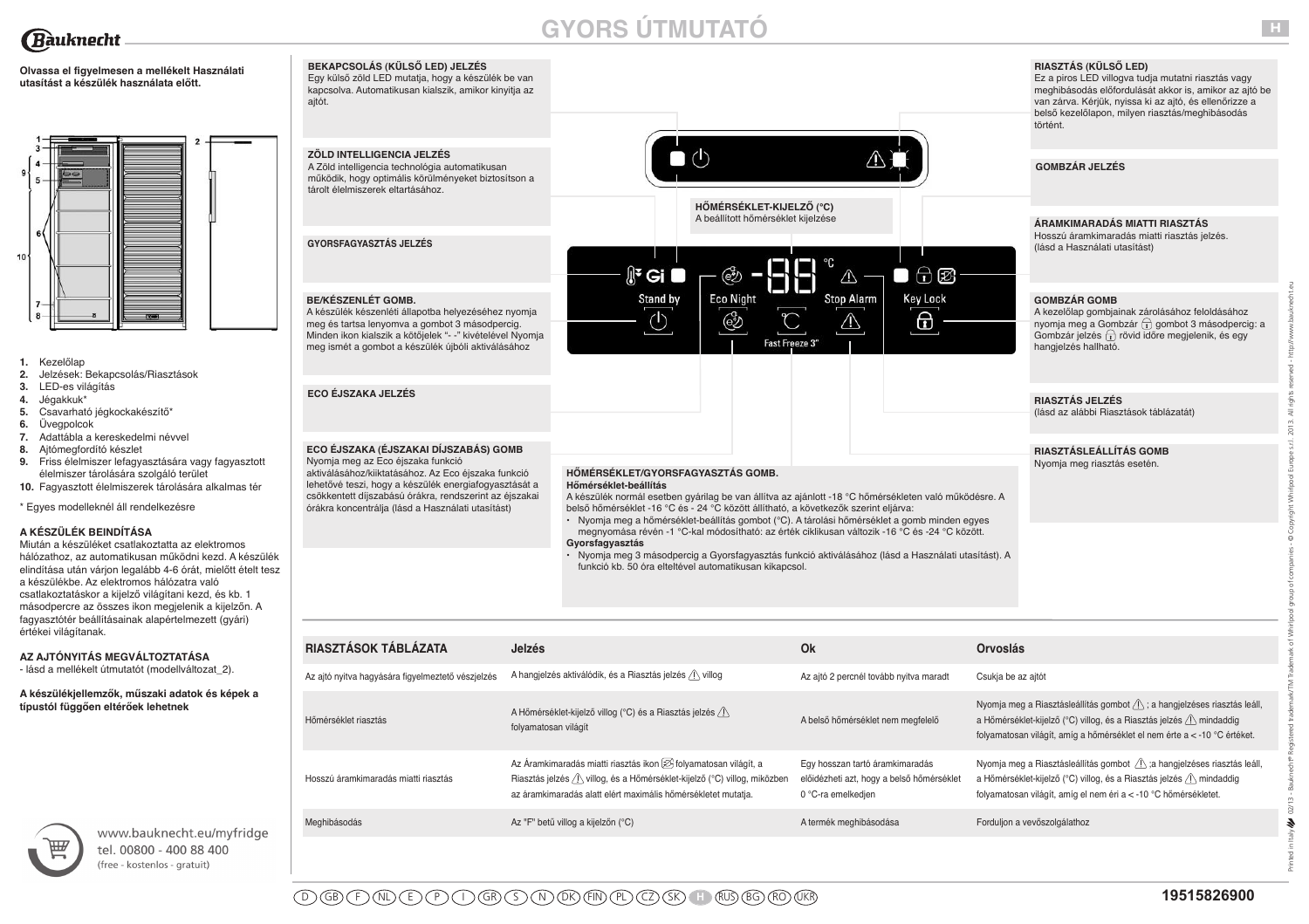

# **КРАТКОЕ РУКОВОДСТВО**

**ИНДИКАТОР НАЛИЧИЯ АВАРИЙНОГО СИГНАЛА**

**RUS**

Printed in Italy 02/13 - Bauknecht® Registered trademark/TM Trademark of Whirlpool group of companies - © Copyright Whirlpool Europe s.r.l. 2013. All rights reserved - http://www.bauknecht.eu

4

**Перед тем как приступать к использованию прибора, внимательно прочитайте Руководство по эксплуатации.**



- **1.** Панель управления
- **2.** Индикаторы: Наличия питания/аварийных сигналов
- **3.** Светодиодная лампочка
- **4.** Аккумуляторы холода Ice packs\*
- **5.** Льдогенератор Twist Ice Maker\*
- **6.** Стеклянные полки
- **7.** Табличка технических данных с коммерческим названием
- **8.** Комплект для изменения стороны навески дверцы
- **9.** Зона для замораживания свежих продуктов или для хранения замороженных продуктов
- **10.** Зона хранения замороженных продуктов
- \* Только для определенных моделей

#### **ΕΝΕΡΓΟΠΟΙΗΣΗ ΤΗΣ ΣΥΣΚΕΥΗΣ**

После того как вилка сетевого шнура прибора будет вставлена в розетку, он автоматически начинает работать. После включения прибора подождите не менее 4-6 часов перед тем, как помещать в него продукты. При подключении прибора к электрической сети дисплей загорается, и в течение примерно одной секунды на нем отображаются все символы. Загораются также заданные по умолчанию (на заводе-изготовителе) значения температуры морозильной камеры.

### **ИЗМЕНЕНИЕ СТОРОНЫ НАВЕСКИ ДВЕРЦЫ**

- см. прилагаемую инструкцию (Версия модели\_2).

### **Характеристики, технические данные и иллюстрации могут меняться в зависимости от**





www.bauknecht.eu/myfridge tel. 00800 - 400 88 400 (free - kostenlos - gratuit)

#### **ИНДИКАТОР ВКЛЮЧЕНИЯ (ВЫВЕДЕННЫЙ НАРУЖУ СВЕТОДИОД)**

Выведенный наружу зеленый индикатор, загорающийся, когда прибор включен в сеть. При открывании дверцы он автоматически гаснет.



#### **Быстрое замораживание (Fast Freeze)**

**ТАБЛИЦА АВАРИЙНЫХ СИГНАЛОВ Сигнал Причина Способы устранения**

Неисправность по при приготов На дисплее (°C) мигает буква "F" Неисправность прибора Обратитесь в сервисный центр

Сигнализация открытой дверцы Подается звуковой сигнал, и мигает индикатор наличия аварийного сигнала Дверца оставалась открытой более 2 минут Закройте дверцу

Символ аварийного сигнала сбоя подачи электропитания  $\varnothing$  горит непрерывным светом, индикатор наличия аварийного сигнала  $\bigwedge$  мигает; дисплей температуры (°C) мигает, показывая максимальное значение температуры, достигнутое во

**•** Нажмите эту кнопку и удерживайте ее в нажатом положении в течение 3 секунд для включения режима быстрого замораживания (Fast Freeze) (см. руководство по эксплуатации) Через 50 часов этот режим автоматически выключится.

Температура внутри прибора является ненадлежащей

Продолжительное отсутствие электропитания, которое может привести в повышению температуры до 0 °C

| Этот красный светодиод может мигать, указывая на      |
|-------------------------------------------------------|
| наличие аварийного сигнала или неисправности даже при |
| закрытой дверце. Откройте дверцу и с помощью          |
| индикации на внутренней панели управления определите  |

тип аварийного сигнала/неисправности.

**(ВЫВЕДЕННЫЙ НАРУЖУ СВЕТОДИОД)**

**ИНДИКАТОР ФУНКЦИИ "БЛОКИРОВКА КНОПОК"**

### **АВАРИЙНЫЙ СИГНАЛ СБОЯ ПОДАЧИ ЭЛЕКТРОПИТАНИЯ**

Индикатор аварийного сигнала продолжительного сбоя подачи электропитания. (см. руководство по эксплуатации)

#### **КНОПКА ВКЛЮЧЕНИЯ/ВЫКЛЮЧЕНИЯ ФУНКЦИИ "БЛОКИРОВКА КНОПОК"**

Для выполнения блокировки/разблокировки панели управления нажмите кнопку "Блокировка кнопок"  $\cap$  и удерживайте ее в нажатом положении в течение 3 секунд: на короткое время на дисплей будет выведен индикатор функции "Блокировка кнопок"  $\bigcap$ , и будет подаваться звуковой сигнал.

#### **ИНДИКАТОР НАЛИЧИЯ АВАРИЙНОГО СИГНАЛА** (см. ниже таблицу аварийных сигналов)

#### **КНОПКА ОТКЛЮЧЕНИЯ АВАРИЙНОЙ СИГНАЛИЗАЦИИ**

Нажмите кнопку отключения аварийной сигнализации  $\bigwedge$ ; при этом подача звукового сигнала прекратится, дисплей температуры (°C) продолжит мигать, а индикатор наличия аварийного сигнала  $\bigcap$  будет гореть до тех пор, пока не будет

Нажмите кнопку отключения аварийной сигнализации  $\langle \cdot \rangle$ ; при этом подача звукового сигнала прекратится, дисплей температуры (°C) продолжит мигать, а индикатор наличия аварийного сигнала  $\bigwedge$  будет гореть до тех пор, пока не будет

достигнуто значение температуры < -10 °C.

достигнуто значение температуры < -10 °C.

Нажмите эту кнопку в случае появления аварийного сигнала.

время отсутствия электропитания.

Сигнализация повышения температуры Мигает дисплей температуры (°C), а индикатор наличия аварийного сигнала

Аварийный сигнал продолжительного сбоя подачи

электропитания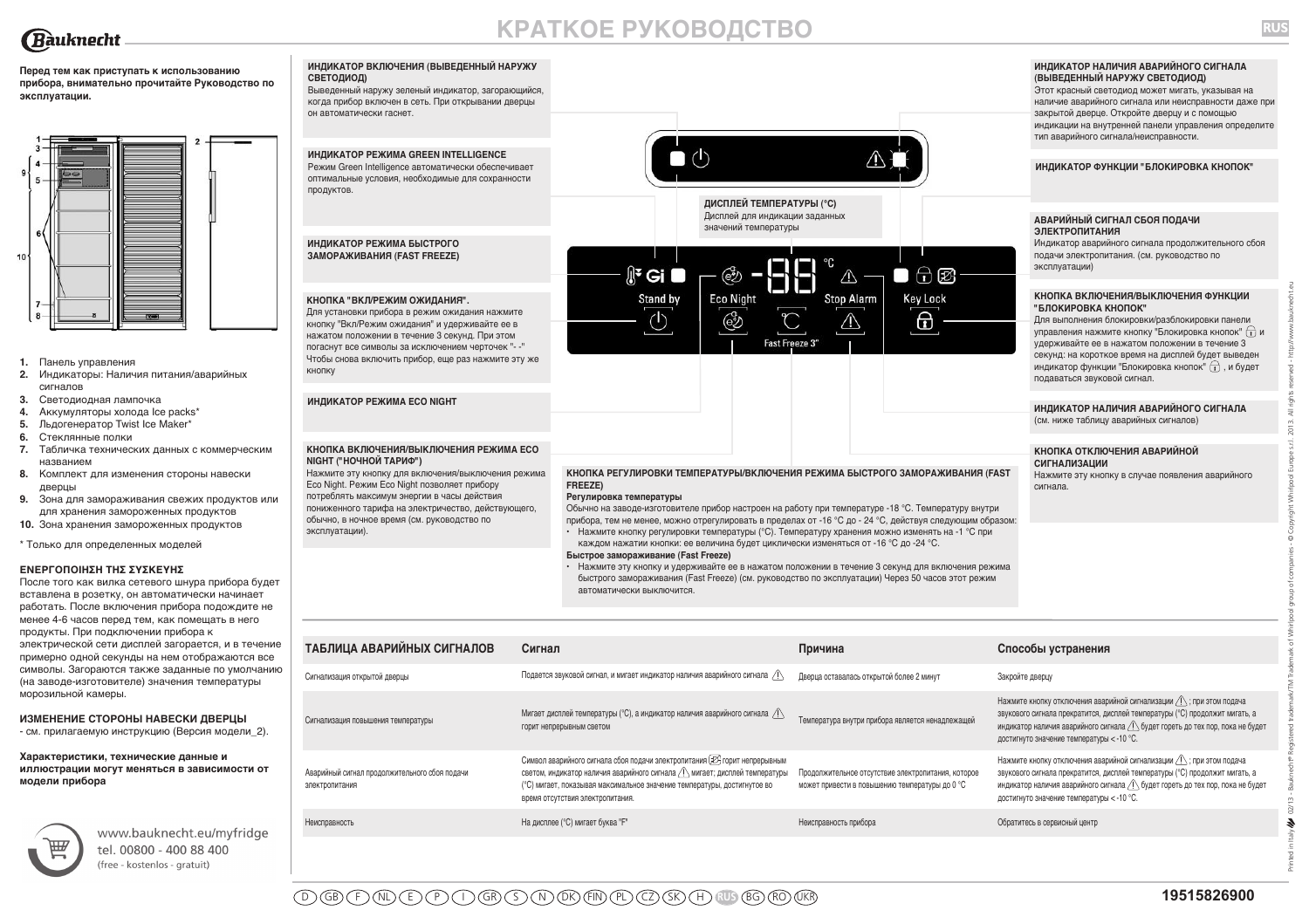

# **КРАТКО УПЪТВАНЕ**

**Преди да използвате уреда, прочетете внимателно инструкциите за употреба.**



- **1.** Командно табло
- **2.** Индикации: Включено захранване/Аларми
- **3.** Осветление със светодиоди
- **4.** Охлаждащи пакетчета\*
- **5.** Ротационно устройство за лед\*
- **6.** Стъклени рафтове
- **7.** Табелка с основните данни и търговско наименование
- **8.** Комплект за обръщане на вратата
- **9.** Зона за замразяване на прясна храна или за съхраняване на замразена храна
- **10.** Зона за съхранение на замразени храни

\* Налични при определени модели

#### **ВКЛЮЧВАНЕ НА УРЕДА**

След включването на уреда в електрическата мрежа, той започва да работи автоматично. След стартиране на уреда, изчакайте поне 4-6 часа, преди да поставите храна в него. Когато уредът се свърже към захранването, дисплеят светва и на него се появяват всички икони за около 1 секунда. Стойностите по подразбиране (фабрични) на отделението на фризера и настройките на отделението на хладилника светват.

# **КАК СЕ ИЗВЪРШВА ОБРЪЩАНЕ НА ВРАТАТА**

- вж. приложените инструкции (Model Version\_2).

#### **Характеристиките, техническите данни и изображенията могат да варират в зависимост от модела**



www.bauknecht.eu/myfridge tel. 00800 - 400 88 400 (free - kostenlos - gratuit)



| ТАБЛИЦА НА АЛАРМИТЕ                           | Сигнал                                                                                                                                                                                                                                                   | Причина                                                                                                                | Отстраняване на проблема                                                                                                                                                                                                                                              |
|-----------------------------------------------|----------------------------------------------------------------------------------------------------------------------------------------------------------------------------------------------------------------------------------------------------------|------------------------------------------------------------------------------------------------------------------------|-----------------------------------------------------------------------------------------------------------------------------------------------------------------------------------------------------------------------------------------------------------------------|
| Аларма за отворена врата                      | Включва се звукова аларма и индикаторът за аларма $\sqrt{N}$ примигва                                                                                                                                                                                    | Вратичката е останала отворена за повече от 2 минути                                                                   | Затворете вратичката                                                                                                                                                                                                                                                  |
| Аларма за температура                         | Дисплеят за температура примигва (°С) и индикаторът за аларма <u>/!</u> продължава<br>да свети                                                                                                                                                           | Вътрешната температура не е адекватна                                                                                  | Натиснете бутона за спиране на алармата $\langle \cdot \rangle$ , за да изключите звуковия сигнал,<br>при което дисплеят за температура примигва (°С) и индикаторът за аларма $\langle \cdot \rangle$<br>продължава да свети, докато се достигне температура < -10°С. |
| Аларма за дълго прекъсване на електричеството | Иконата за прекъсване на електричеството [223 продължава да свети,<br>индикаторът за аларма / ! примигва и дисплеят за температура (°С) примигва,<br>като показва максималната температура, достигната през периода на прекъсване<br>на електричеството. | Продължително прекъсване на електричеството,<br>вследствие на което вътрешната температура може да се<br>покачи до 0°С | Натиснете бутона за спиране на алармата $\langle \cdot \rangle$ , за да изключите звуковия сигнал,<br>при което дисплеят за температура примигва (°С) и индикаторът за аларма $\langle \cdot \rangle$<br>продължава да свети, докато се достигне температура < -10°С. |
| Неизправност                                  | Буквата "F" примигва на дисплея (°С)                                                                                                                                                                                                                     | Неизправност на уреда                                                                                                  | Уведомете Сервиза за поддръжка                                                                                                                                                                                                                                        |
|                                               |                                                                                                                                                                                                                                                          |                                                                                                                        |                                                                                                                                                                                                                                                                       |

Printed in Italy 02/13 - Bauknecht® Registered trademark/TM Trademark of Whirlpool group of companies - © Copyright Whirlpool Europe s.r.l. 2013. All rights reserved - http://www.bauknecht.eu

 $02/13 \boldsymbol{\tilde{z}}$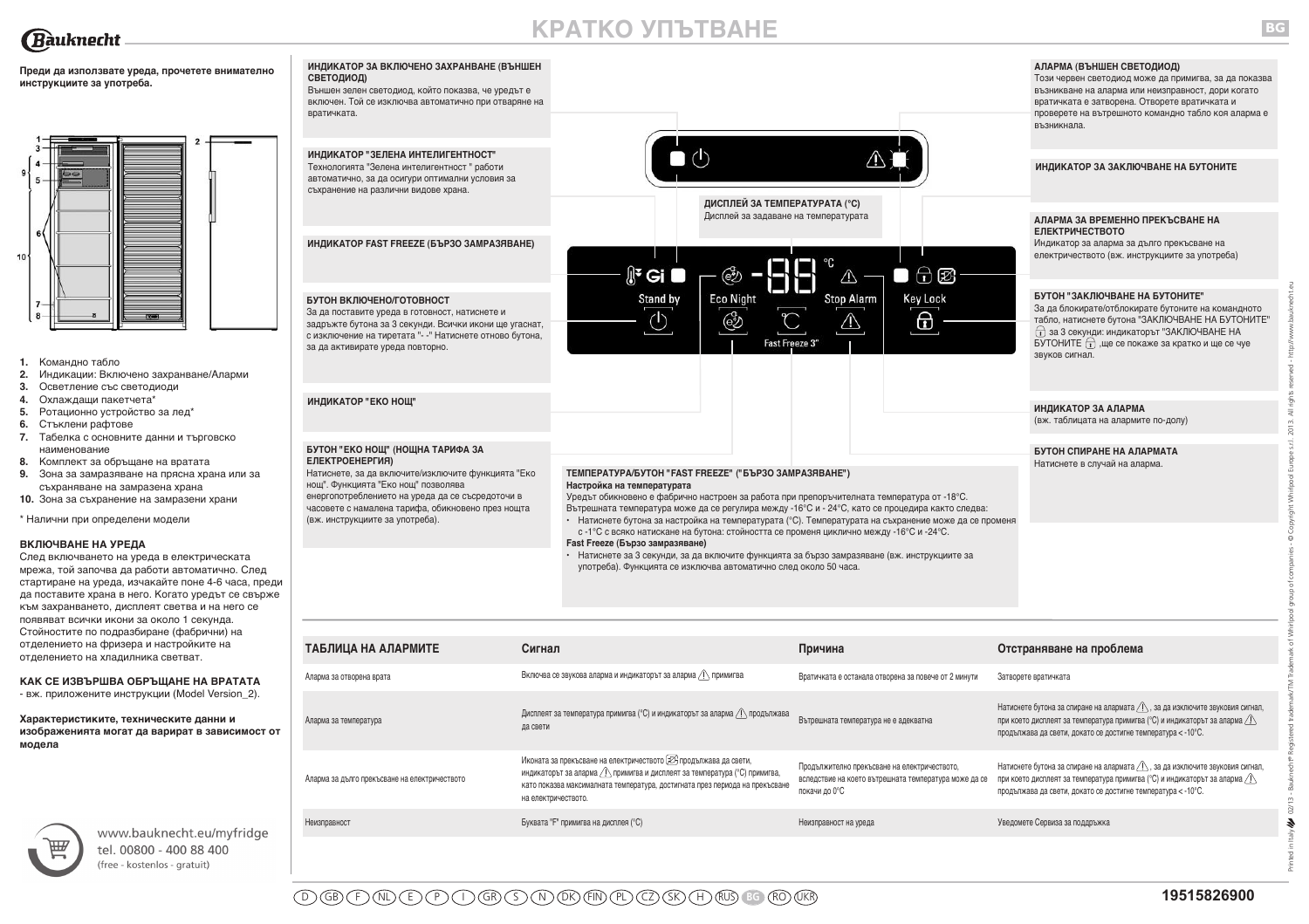# **GHID RAPID**

 $\mathbb{R}^2$  Gi

Stand by

 $\circlearrowleft$ 

 $\bigcap$  (b)



**RO**

Printed in Italy 02/13 - Bauknecht® Registered trademark/TM Trademark of Whirlpool group of companies - © Copyright Whirlpool Europe s.r.l. 2013. All rights reserved - http://www.bauknecht.eu

 $02/13 -$ 4

Italy

**ALARMĂ (LED EXTERN)** Acest LED roşu poate clipi pentru a semnaliza apariţia unei alarme sau a unei defecţiuni, chiar şi atunci când usa este închisă. Vă rugăm deschideți usa și verificați pe panoul de comandă intern care alarmă/defecţiune a apărut.

**INDICATORUL BLOCARE TASTE**

**ALARMĂ ÎNTRERUPERE CURENT**

Indicator lung de alarmă în caz de întrerupere a curentului. (vedeți Instrucțiunile de utilizare)



Pentru a bloca/debloca tastele de pe panoul de comandă, apăsați butonul Blocare taste  $\widehat{t_1}$  timp de 3 secunde: indicatorul Blocare taste  $\bigcap$  a fi afișat o perioadă scurtă de timp şi se va auzi un semnal sonor.

# **INDICATOR ALARMĂ**

(vedeţi tabelul cu alarme de mai jos)

#### **BUTONUL OPRIRE ALARMĂ** Apăsați în caz de alarmă.

**BUTONUL PENTRU TEMPERATURĂ/CONGELARE RAPIDĂ. Reglarea temperaturilor** 

Aparatul este reglat din fabrică în mod normal pentru funcţionarea la temperatura recomandată de - 18°C. Temperatura internă poate fi reglată între -16°C şi - 24°C, procedând în felul următor: **•** Apăsaţi butonul pentru reglarea temperaturii (°C). Temperatura de stocare poate fi modificată cu -1°C

Fast Freeze 3'

**AFIŞAJUL DE TEMPERATURĂ (°C)** Afişaj al temperaturii reglate

෯

**Eco Night** 

 $\bigoplus$ 

**Key Lock** 

⊕

 $\Box$ 

 $\wedge$ 

**Stop Alarm** 

 $\sqrt{1}$ 

la fiecare apăsare a butonului: valoarea se modifică în mod ciclic între -16°C şi -24°C. **Congelare rapidă**

**•** Apăsaţi timp de 3 secunde pentru a activa funcţia Congelare rapidă (vedeţi Instrucţiunile de utilizare). Funcția se oprește automat după circa 50 de ore.

| <b>TABELUL CU ALARME</b>                                       | <b>Semnal</b>                                                                                                                                                                                                                                                   | Cauza                                                                                             | Soluție                                                                                                                                                                                                       |
|----------------------------------------------------------------|-----------------------------------------------------------------------------------------------------------------------------------------------------------------------------------------------------------------------------------------------------------------|---------------------------------------------------------------------------------------------------|---------------------------------------------------------------------------------------------------------------------------------------------------------------------------------------------------------------|
| Alarmă usă deschisă                                            | Alarma sonoră este activată și indicatorul de alarmă / clipește                                                                                                                                                                                                 | Usa a rămas deschisă mai mult de 2 minute Închideți usa                                           |                                                                                                                                                                                                               |
| Alarmă temperatură                                             | Afișajul de temperatură clipește (°C) și indicatorul de alarmă / \<br>rămâne aprins                                                                                                                                                                             | Temperatura din interior nu este adecvată                                                         | Apăsați pe butonul Oprire alarmă <i>(I)</i> ; alarma sonoră se oprește, afișajul de<br>temperatură (°C) clipește și indicatorul de alarmă / \ rămâne aprins până la<br>atingerea unei temperaturi < -10°C.    |
| Indicator lung de alarmă în caz de întrerupere a<br>curentului | Simbolul de alarmă în caz de întrerupere a curentului $[\overline{\mathcal{D}}]$ rămâne aprins,<br>indicatorul de alarmă <i>(I)</i> clipește și afișajul de temperatură (°C) clipește,<br>indicând temperatura maximă atinsă pe durata întreruperii curentului. | Defecțiune prelungită a alimentării, care<br>poate cauza cresterea temperaturii interne<br>la 0°C | Apăsați butonul Oprire alarmă / ; semnalul sonor se oprește, afișajul de<br>temperatură (°C) clipește și indicatorul de alarmă <i>(</i> $\hat{A}$ rămâne aprins până la<br>atingerea unei temperaturi < -10°C |
| Defecțiune                                                     | Litera "F" clipește pe afișaj (°C)                                                                                                                                                                                                                              | Defecțiune a produsului                                                                           | Contactați serviciul de asistență tehnică                                                                                                                                                                     |

# **Citiţi cu atenţie Instrucţiunile de utilizare înainte de a utiliza aparatul.**

**INDICATORUL GREEN INTELLIGENCE** Tehnologia Green Intelligence functionează în mod automat, pentru a asigura condiţii optime de conservare a alimentelor stocate.

**ELECTRICITATE (LED EXTERN)**

uşii.

**INDICATORUL PREZENŢA ALIMENTĂRII CU**

Un LED verde extern care indică faptul că aparatul este pornit. Se stinge automat în momentul deschiderii

**INDICATORUL CONGELARE RAPIDĂ**

**BUTONUL PORNIRE/STANDBY**

pentru a reactiva aparatul

**INDICATORUL ECO NIGHT**

**NOAPTE)**

Pentru a pune produsul în stand-by, apăsaţi şi ţineţi apăsat butonul timp de 3 secunde. Toate simbolurile se sting, cu excepția liniuțelor "- -". Apăsați butonul din nou

**BUTONUL ECO NIGHT (TARIF DE TIMP DE**

noaptea (vedeţi Instrucţiunile de utilizare)

Apăsaţi pentru a activa/dezactiva funcţia Eco Night. Funcţia Eco Night permite concentrarea consumului de energie a aparatului în orele cu tarif redus, în general



- **1.** Panoul de comandă
- **2.** Indicaţii: Prezenţa alimentării cu electricitate/Alarme
- **3.** Sistem de iluminat cu LED-uri
- **4.** Pachete de gheaţă\*
- **5.** Dispozitiv pentru producerea ghetii\*
- **6.** Rafturi pentru pahare
- **7.** Plăcuţă cu datele tehnice şi numele comercial
- **8.** Kit reversibilitate uşă
- **9.** Zona pentru congelarea alimentelor proaspete sau pentru conservarea alimentelor congelate
- **10.** Zonă pentru păstrarea alimentelor congelate
- \* Disponibile la anumite modele

# **PUNEREA ÎN FUNCŢIUNE A APARATULUI**

După ce ați conectat aparatul la rețea, acesta începe să funcţioneze automat. După pornirea aparatului, aşteptaţi cel puţin 4-6 ore înainte de a introduce alimentele în aparat. Atunci când aparatul este racordat la reţeaua de alimentare, afişajul se aprinde şi toate simbolurile apar circa 1 secundă. Valorile implicite (din fabricație) ale setărilor pentru compartimentul congelator se aprind.

**SCHIMBAREA DIRECŢIEI DE DESCHIDERE A UŞII**

- vedeţi instrucţiunile ataşate (Model Versiunea\_2).

**Caracteristicile, datele tehnice şi imaginile pot varia de la un model la altul**



www.bauknecht.eu/myfridge tel. 00800 - 400 88 400 (free - kostenlos - gratuit)